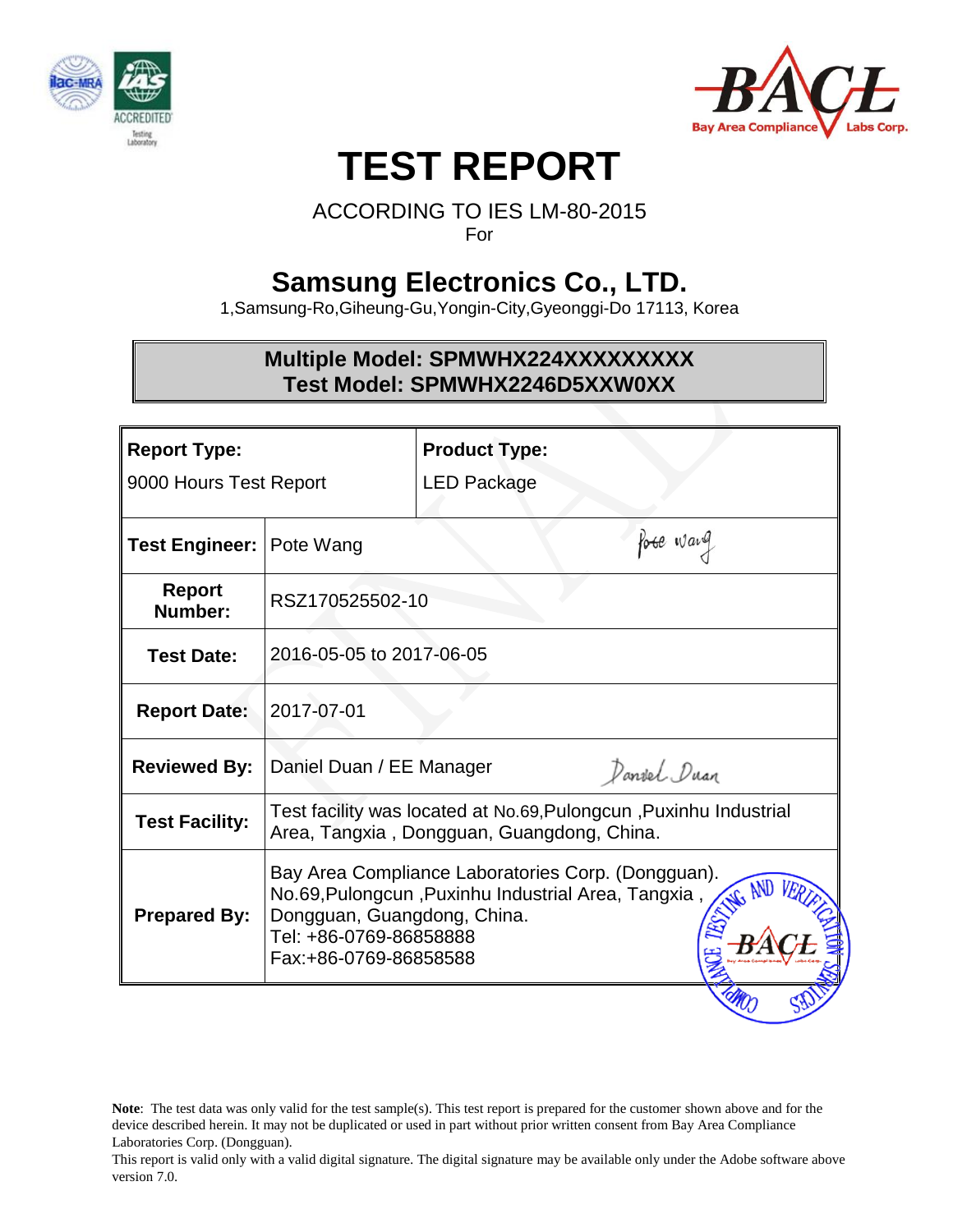

# **TABLE OF CONTENTS**

| $1 -$         |  |
|---------------|--|
| 1.1           |  |
| 1.2           |  |
| 1.3           |  |
| 1.4           |  |
| 1.5           |  |
| 1.6           |  |
| 1.7           |  |
| 1.8           |  |
| $2 -$         |  |
| $3 -$         |  |
| 3.1           |  |
| 3.2           |  |
| 3.3           |  |
| 3.4           |  |
| 3.5           |  |
| 3.6           |  |
| 3.7           |  |
| 3.8           |  |
| 3.9           |  |
| $\mathbf 4$ - |  |
| 4.1           |  |
| 4.2           |  |
|               |  |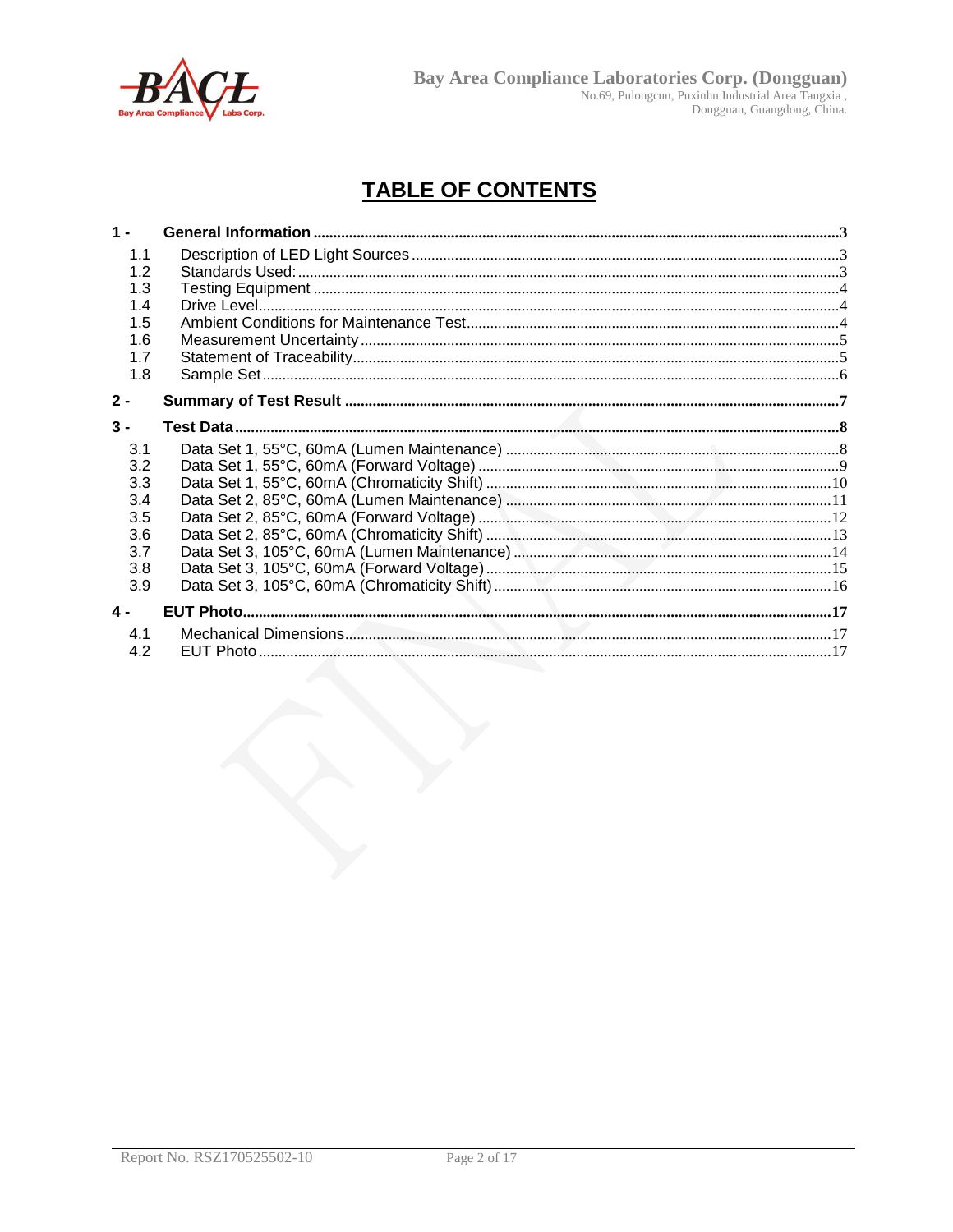

# **1 - General Information**

### **1.1 Description of LED Light Sources**

### **Sample Size:**

60 PCS samples were received on 2016-05-05. The samples were numbered from 1 to 20, 21 to 40 and 41 to 60.

Manufacturer: Samsung Electronics Co., LTD. Part Number: SPMWHX2246D5XXW0XX Part Type: LED Package Drive Level: CC 60mA Nominal CCT: 2700K

#### **Covered models and nomenclature:**

Multiple Models: SPMWHX224XXXXX XX XX



Note:

The CCT can be W0=2700K, V0=3000K, U0=3500K, T0=4000K, R0=5000K, Q0=5700K, P0=6500K

#### **Note:**

1、The applicant Samsung Electronics Co., LTD. declared that their product with model SPMWHX2246D5XXW0XX are the same to the product in report# RSZ160505515-10 and is authorized by original applicant to use their test data.

2、All the data in previous report (RSZ160505515-10) is shared in report.

### **1.2 Standards Used:**

- IESNA LM-80-15: IES Approved Method for Measuring Lumen Maintenance of LED Light Sources.
- ENERGY STAR® Program Guidance Regarding LED Package, LED Array and LED Module Lumen Maintenance Performance Data Supporting Qualification of Lighting Products(This test method was not accredited by IAS)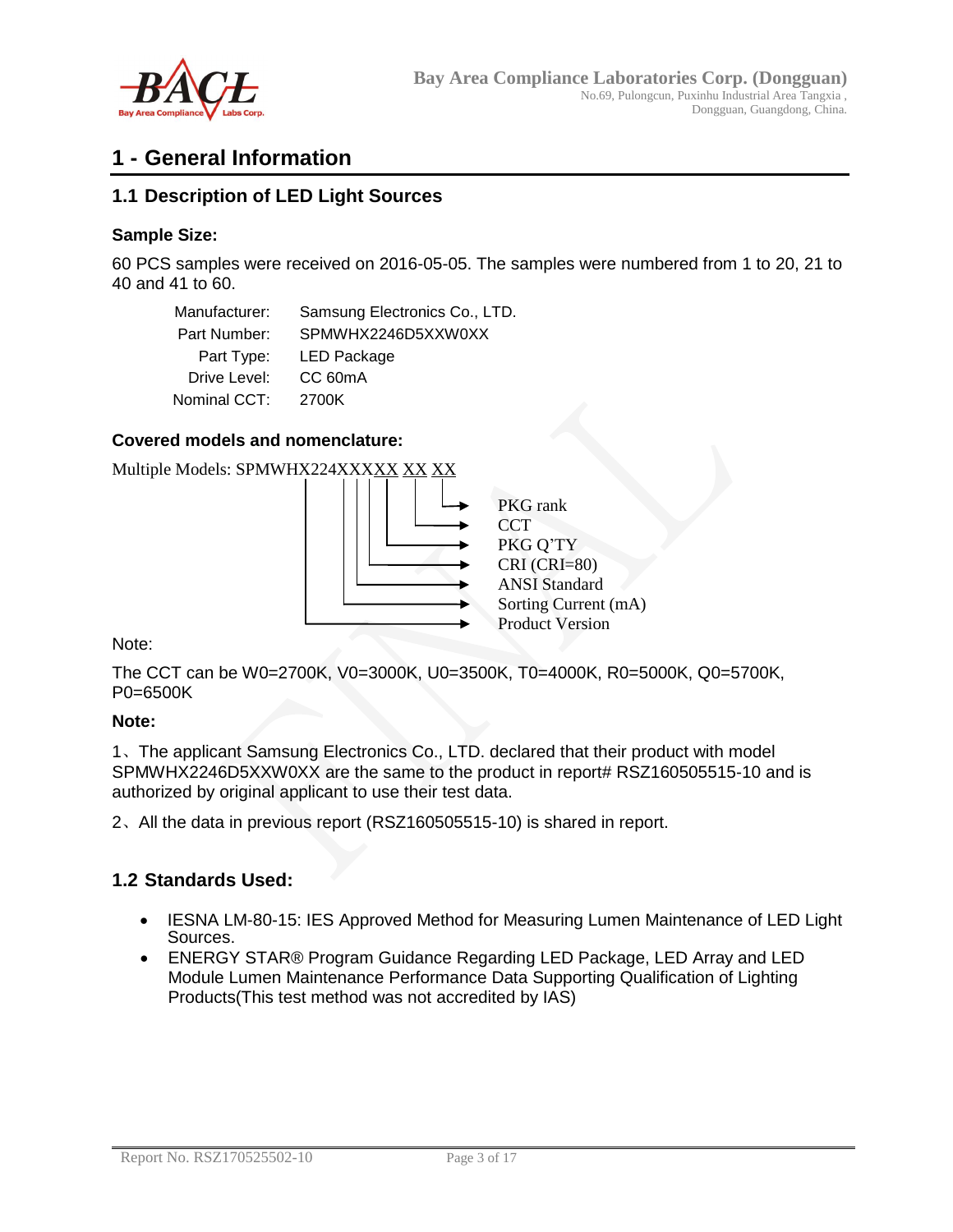

### **1.3 Testing Equipment**

| <b>Device</b>                                        | <b>Manufacture</b> | <b>Model No</b>              | <b>Serial No</b>     | <b>Test Range</b> | <b>Calibration</b><br>date | <b>Calibration</b><br>due date |
|------------------------------------------------------|--------------------|------------------------------|----------------------|-------------------|----------------------------|--------------------------------|
| Integral Sphere                                      | <b>EVERFINE</b>    | Diameter<br>0.3 <sub>m</sub> | 1011119              | 0.3 <sub>m</sub>  | 2017-03-09                 | 2018-03-08                     |
| Programmable<br><b>Test Power for</b><br><b>LEDs</b> | <b>EVERFINE</b>    | LED300E                      | 1008002              | 15V/2000mA        | 2017-03-03                 | 2018-03-02                     |
| High accuracy<br>array<br>spectroradiometer          | <b>EVERFINE</b>    | <b>HAAS-2000</b>             | 1012016T             | 380-780nm         | 2017-03-09                 | 2018-03-08                     |
| Standard Light<br>Source                             | <b>EVERFINE</b>    | D <sub>062</sub>             | 1011093              | 3000K             | 2016-09-13                 | 2017-09-12                     |
| Precision digital<br>stabilized DC<br>power supply   | <b>EVERFINE</b>    | WY605-V110                   | G115987CJ73<br>21114 | 300VA             | 2017-03-03                 | 2018-03-02                     |
| Multilayer aging<br>machine                          | <b>BACL</b>        | B <sub>2</sub> -270          | 20005                | 25°C~130°C        | 2016-09-01                 | 2017-09-01                     |
| Digital CC&CV<br>DC Power Supply                     | <b>EVERFINE</b>    | WY5015                       | 11090007             | (50/15A)          | 2017-03-03                 | 2018-03-02                     |
| Digital CC&CV<br>DC Power Supply                     | <b>EVERFINE</b>    | WY5015                       | 11090009             | (50/15A)          | 2016-12-15                 | 2017-12-14                     |

### **1.4 Drive Level**

Samples are driven with a constant direct current (DC) during maintenance test, photometric and electrical measurement. The current value was regulated to within ±3% of the specified value of the manufacturer during maintenance test, and was within  $\pm 0.5\%$  during photometric and electrical measurement test.

### **1.5 Ambient Conditions for Maintenance Test**

For lumen maintenance test, samples within one data set, were installed on cooling boards in thermal chambers with minimal ambient airflow. The case temperature and ambient temperature was monitored by thermocouples which one was soldered to the coldest DUTs' case (TMP<sub>LED</sub>) location, while the other is mounted at a distance of 5 mm above the TMP location.

During life testing, TMPLED of the coldest LEDs were maintained at a temperature that was greater than or equal to 2°C below the corresponding nominal case temperature. Surrounding air was maintained at a temperature that was greater than or equal to 5°C below the corresponding nominal case temperature. Thermocouples were shielded from direct DUT optical radiation and comply with ASTM E230 Table 1 "Special Limits".

Samples were connected to DC power supply in series circuits with a constant current. The forward current was regulated to within ±3% of the specified value of the manufacturer.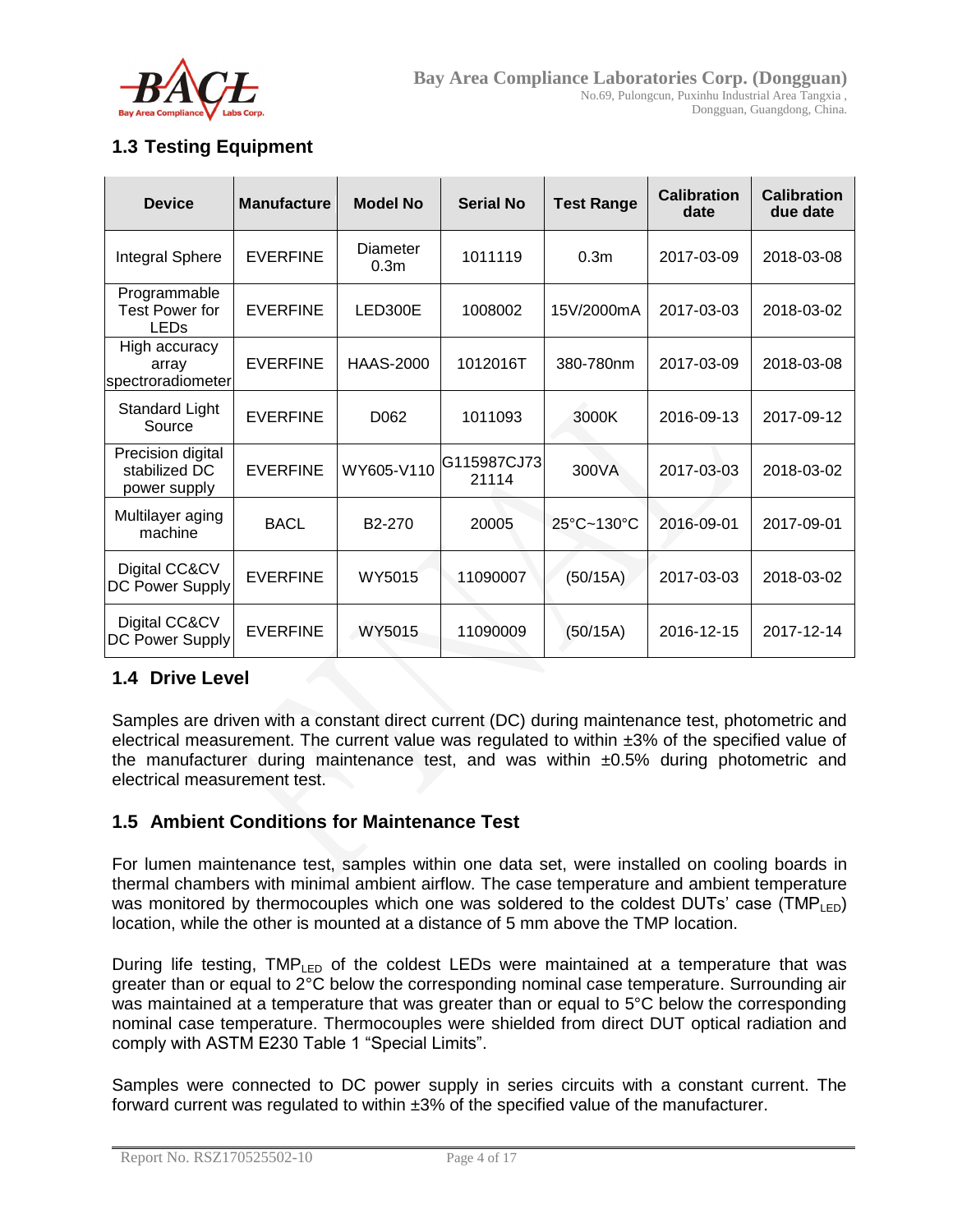

The relative humidity within chamber was kept less than 65% during test.

For photometry measurement, the ambient temperature during test was set to  $25^{\circ}$ C  $\pm$  2°C, RH  $<65%$ .

### **1.6 Measurement Uncertainty**

The uncertainty of the light output measurements is U=1.59% (K=2), at the 95% confidence level. The uncertainty of the correlated color temperature measurements is U=21K (K=2), at the 95% confidence level.

The uncertainty of the temperature is U=0.8671°C (K=2), at the 95% confidence level.

#### **1.7 Statement of Traceability**

Bay Area Compliance Laboratories Corp. (Dongguan) attested that all calibration has been performed using suitable standards traceable to National Primary Standards and International System of Units (SI).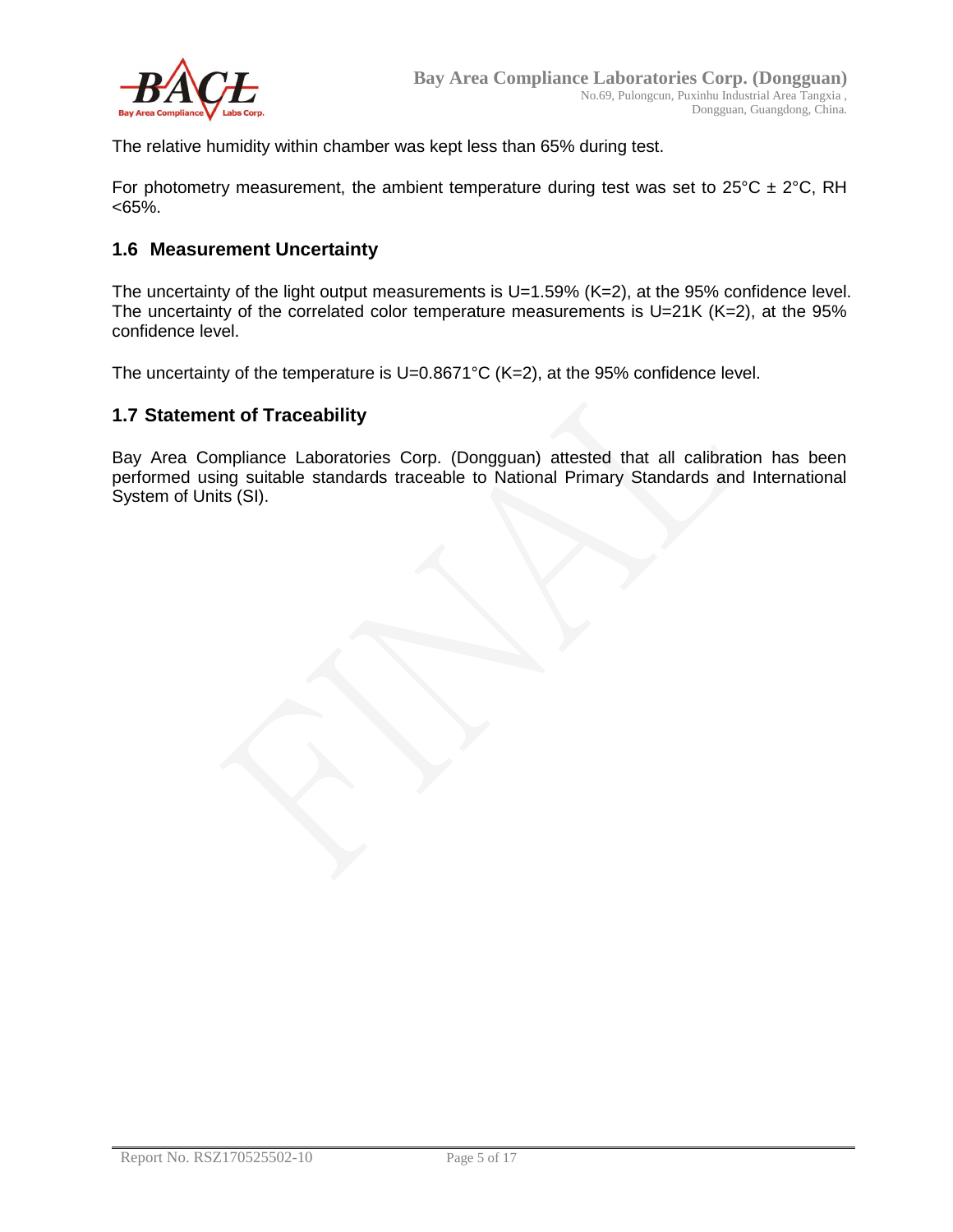

# **1.8 Sample Set**

### **Data Set 1: 55°C, 60mA**

Part Number: SPMWHX2246D5XXW0XX

Number of Units: 20

Case Temperature: >53°C

Ambient Temperature: >50°C

Life Test Drive Current: 60mA

Measurement Current: 60mA

### **Data Set 2: 85°C,60mA**

Number of Units: 20

Case Temperature: >83°C

Ambient Temperature: >80°C

Life Test Drive Current: 60mA

Measurement Current: 60mA

### **Data Set 3: 105°C,60mA**

|                             | Part Number: SPMWHX2246D5XXW0XX |
|-----------------------------|---------------------------------|
| Number of Units: 20         |                                 |
| Case Temperature: >103°C    |                                 |
| Ambient Temperature: >100°C |                                 |

Life Test Drive Current: 60mA

Measurement Current: 60mA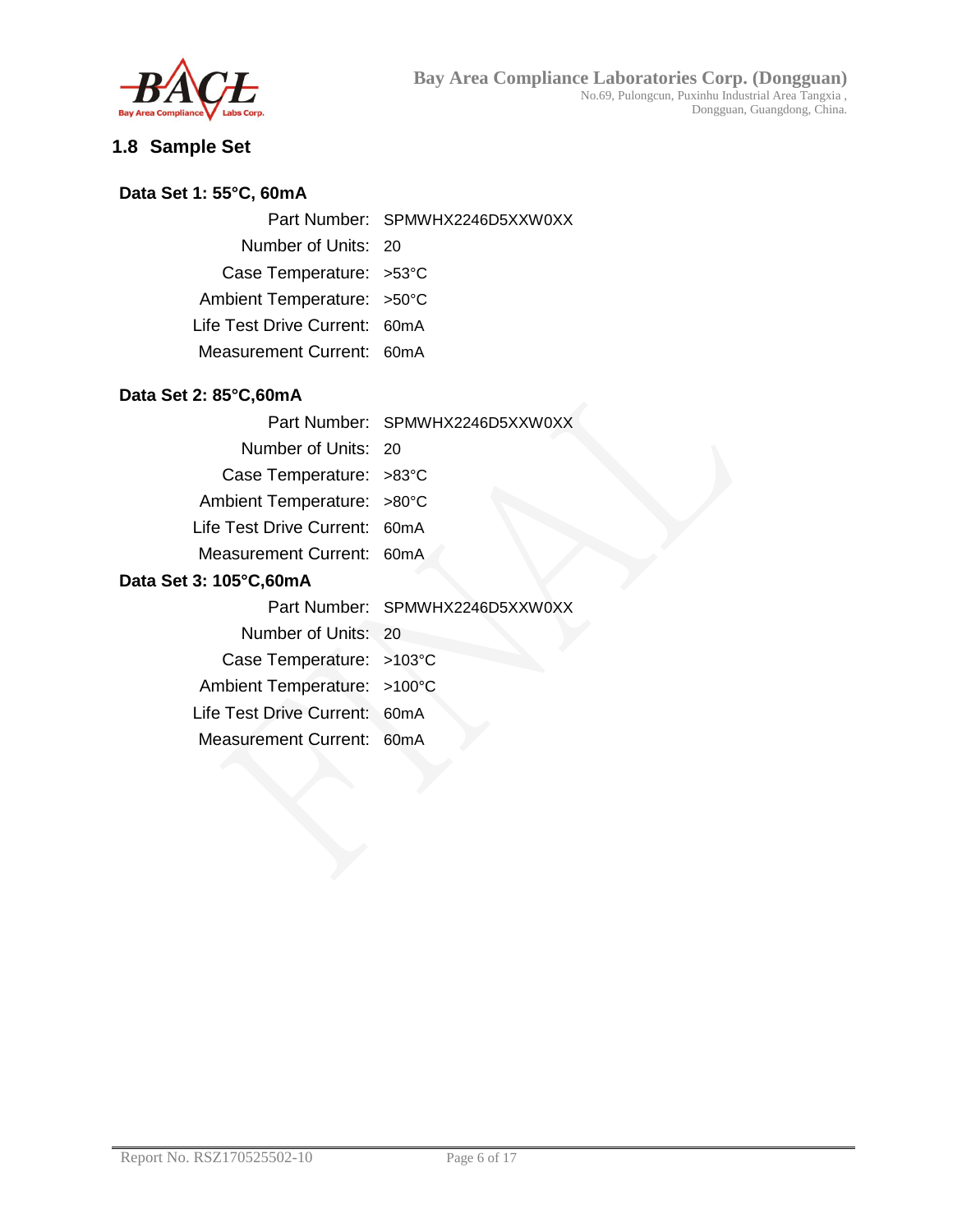

# **2 - Summary of Test Result**

| Data Set: | <b>Sample Size</b> | <b>Failures</b><br>Observed: | <b>Test Interval</b> | <b>Test Duration</b> | <b>Reported TM-</b><br>21 $L_{70}$ Lifetime |
|-----------|--------------------|------------------------------|----------------------|----------------------|---------------------------------------------|
|           | 20                 |                              | 1000                 | 9000                 | >54,000hours                                |
| 2         | 20                 |                              | 1000                 | 9000                 | >54,000hours                                |
| 3         | 20                 |                              | 1000                 | 9000                 | >54,000hours                                |

### Average Lumen Maintenance (Percentage of Initial Luminous Flux)

| Data<br>Set: | 1000    | 2000   | 3000   | 4000   | 5000   | 6000   | 7000   | 8000   | 9000   |
|--------------|---------|--------|--------|--------|--------|--------|--------|--------|--------|
|              | 100.11% | 99.88% | 99.66% | 99.44% | 99.22% | 99.00% | 98.79% | 98.56% | 98.35% |
| 2            | 99.89%  | 99.65% | 99.40% | 99.13% | 98.88% | 98.62% | 98.38% | 98.13% | 97.87% |
| 3            | 99.71%  | 99.44% | 99.15% | 98.85% | 98.53% | 98.27% | 97.98% | 97.70% | 97.40% |

### Average Color Maintenance

| Data<br>Set: | 1000   | 2000   | 3000   | 4000   | 5000   | 6000   | 7000   | 8000   | 9000   |
|--------------|--------|--------|--------|--------|--------|--------|--------|--------|--------|
|              | 0.0001 | 0.0004 | 0.0007 | 0.0010 | 0.0012 | 0.0015 | 0.0017 | 0.0020 | 0.0023 |
| 2            | 0.0003 | 0.0006 | 0.0009 | 0.0011 | 0.0014 | 0.0017 | 0.0019 | 0.0022 | 0.0026 |
| 3            | 0.0005 | 0.0009 | 0.0011 | 0.0014 | 0.0016 | 0.0019 | 0.0022 | 0.0025 | 0.0028 |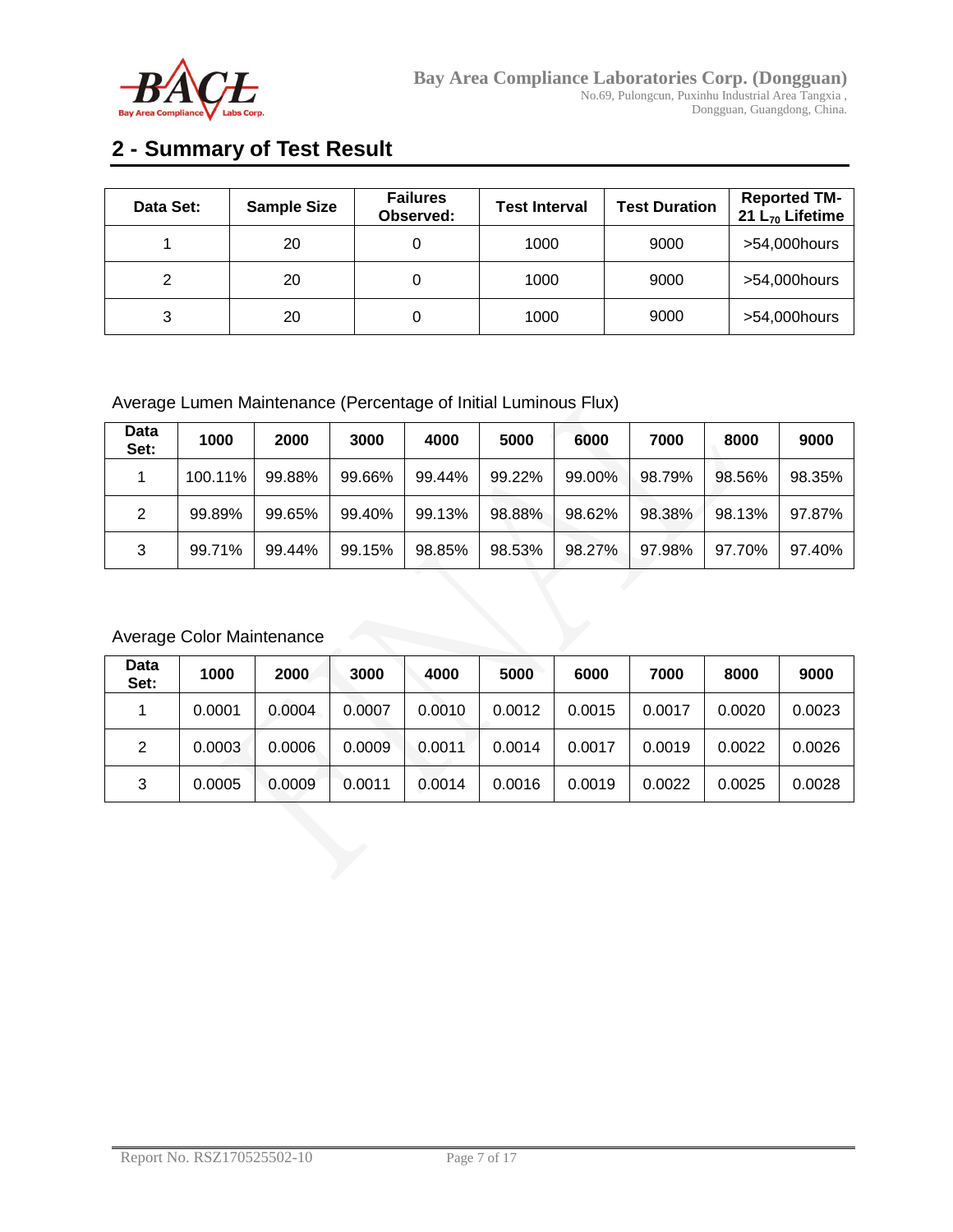

# **3 - Test Data**

### **3.1 Data Set 1, 55°C, 60mA (Lumen Maintenance)**

| No.            | $\Phi$ (Im)  |         |         |         |         | Lumen Maintenance (%) |         |         |         |         |
|----------------|--------------|---------|---------|---------|---------|-----------------------|---------|---------|---------|---------|
|                | Ohr(Initial) | 1000hrs | 2000hrs | 3000hrs | 4000hrs | 5000hrs               | 6000hrs | 7000hrs | 8000hrs | 9000hrs |
| $\mathbf{1}$   | 131.8        | 100.08  | 99.85   | 99.54   | 99.39   | 99.32                 | 99.24   | 99.01   | 98.86   | 98.71   |
| $\overline{2}$ | 129.1        | 100.08  | 99.77   | 99.46   | 99.30   | 99.07                 | 98.76   | 98.61   | 98.37   | 98.14   |
| 3              | 128.2        | 100.16  | 99.92   | 99.84   | 99.61   | 99.38                 | 99.22   | 98.99   | 98.83   | 98.60   |
| 4              | 129.5        | 100.23  | 100.08  | 99.77   | 99.46   | 99.31                 | 99.00   | 98.76   | 98.61   | 98.46   |
| 5              | 130.4        | 100.23  | 100.15  | 99.92   | 99.62   | 99.54                 | 99.31   | 99.23   | 99.00   | 98.70   |
| 6              | 130.7        | 100.23  | 100.08  | 99.77   | 99.54   | 99.39                 | 99.16   | 98.85   | 98.62   | 98.55   |
| $\overline{7}$ | 130.1        | 100.08  | 99.92   | 99.85   | 99.54   | 99.31                 | 99.23   | 99.00   | 98.62   | 98.39   |
| 8              | 129.0        | 100.16  | 99.77   | 99.53   | 99.38   | 99.22                 | 99.07   | 98.99   | 98.76   | 98.45   |
| 9              | 128.5        | 100.08  | 99.84   | 99.61   | 99.46   | 99.30                 | 99.14   | 98.83   | 98.68   | 98.60   |
| 10             | 128.5        | 99.92   | 99.69   | 99.53   | 99.22   | 98.99                 | 98.68   | 98.60   | 98.37   | 98.13   |
| 11             | 129.3        | 100.08  | 99.92   | 99.69   | 99.46   | 99.23                 | 98.99   | 98.76   | 98.61   | 98.38   |
| 12             | 129.2        | 99.92   | 99.85   | 99.54   | 99.30   | 98.92                 | 98.84   | 98.68   | 98.37   | 98.07   |
| 13             | 129.4        | 99.92   | 99.69   | 99.38   | 99.23   | 99.07                 | 98.76   | 98.61   | 98.45   | 98.22   |
| 14             | 131.4        | 100.08  | 99.92   | 99.85   | 99.62   | 99.32                 | 98.93   | 98.63   | 98.33   | 98.25   |
| 15             | 129.0        | 100.16  | 99.84   | 99.69   | 99.61   | 99.22                 | 99.07   | 98.91   | 98.76   | 98.53   |
| 16             | 129.9        | 100.23  | 99.85   | 99.54   | 99.31   | 99.00                 | 98.77   | 98.54   | 98.31   | 98.00   |
| 17             | 128.2        | 100.31  | 99.92   | 99.69   | 99.45   | 99.22                 | 98.99   | 98.75   | 98.36   | 98.05   |
| 18             | 130.4        | 100.08  | 99.77   | 99.62   | 99.54   | 99.23                 | 99.08   | 98.70   | 98.54   | 98.39   |
| 19             | 129.4        | 100.23  | 100.08  | 99.92   | 99.61   | 99.46                 | 99.15   | 99.00   | 98.84   | 98.53   |
| 20             | 129.3        | 99.92   | 99.69   | 99.38   | 99.15   | 98.84                 | 98.61   | 98.30   | 97.99   | 97.83   |
| Ave.           | 129.6        | 100.11  | 99.88   | 99.66   | 99.44   | 99.22                 | 99.00   | 98.79   | 98.56   | 98.35   |
| Med.           | 129.4        | 100.08  | 99.85   | 99.65   | 99.46   | 99.23                 | 99.03   | 98.76   | 98.61   | 98.39   |
| st dev         | 1.0          | 0.1188  | 0.1361  | 0.1692  | 0.1490  | 0.1828                | 0.2047  | 0.2165  | 0.2457  | 0.2490  |
| Min.           | 128.2        | 99.92   | 99.69   | 99.38   | 99.15   | 98.84                 | 98.61   | 98.30   | 97.99   | 97.83   |
| Max.           | 131.8        | 100.31  | 100.15  | 99.92   | 99.62   | 99.54                 | 99.31   | 99.23   | 99.00   | 98.71   |

TM-21 Projection:

**Test Duration:** 9,000 hours **Failures Observed:** 0 **α:** 2.207E-06 **β:** 1.003 **Reported L70:** >54,000 hours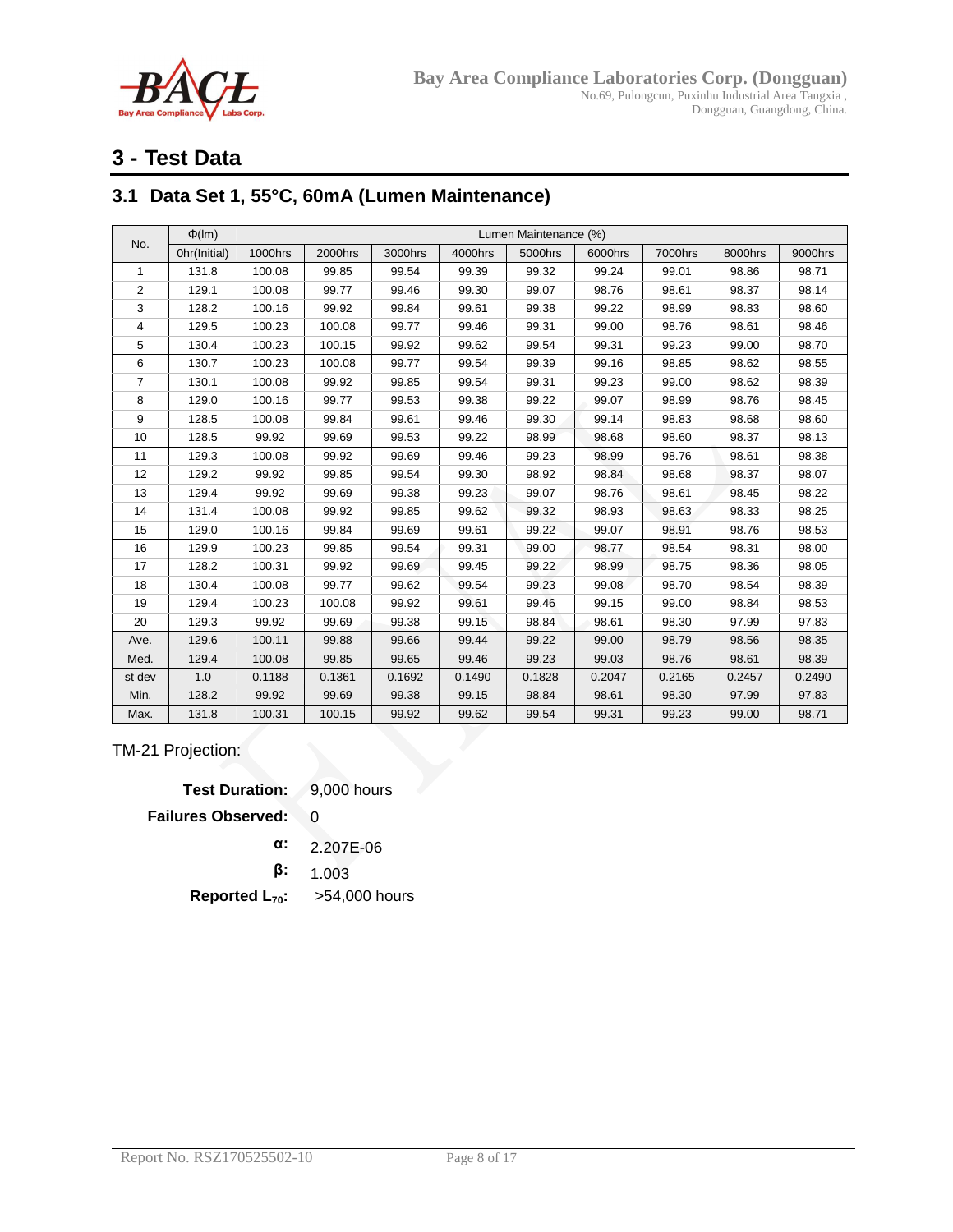

# **3.2 Data Set 1, 55°C, 60mA (Forward Voltage)**

| No.            |              |         |         |         |         | Forward Voltage (V) |         |         |         |         |
|----------------|--------------|---------|---------|---------|---------|---------------------|---------|---------|---------|---------|
|                | Ohr(Initial) | 1000hrs | 2000hrs | 3000hrs | 4000hrs | 5000hrs             | 6000hrs | 7000hrs | 8000hrs | 9000hrs |
| $\mathbf{1}$   | 17.63        | 17.63   | 17.63   | 17.61   | 17.62   | 17.63               | 17.62   | 17.64   | 17.62   | 17.62   |
| 2              | 17.64        | 17.91   | 17.64   | 17.62   | 17.62   | 17.64               | 17.62   | 17.65   | 17.64   | 17.62   |
| 3              | 17.67        | 17.73   | 17.66   | 17.65   | 17.65   | 17.70               | 17.65   | 17.68   | 17.66   | 17.65   |
| 4              | 17.65        | 17.82   | 17.74   | 17.63   | 17.63   | 17.62               | 17.63   | 17.65   | 17.64   | 17.62   |
| 5              | 17.55        | 17.68   | 17.57   | 17.54   | 17.53   | 17.55               | 17.53   | 17.55   | 17.55   | 17.54   |
| 6              | 17.45        | 17.43   | 17.45   | 17.41   | 17.43   | 17.46               | 17.43   | 17.46   | 17.44   | 17.42   |
| $\overline{7}$ | 17.45        | 17.44   | 17.62   | 17.42   | 17.43   | 17.51               | 17.43   | 17.48   | 17.44   | 17.42   |
| 8              | 17.57        | 17.57   | 17.56   | 17.55   | 17.54   | 17.57               | 17.55   | 17.58   | 17.56   | 17.54   |
| 9              | 17.75        | 17.77   | 17.73   | 17.73   | 17.72   | 17.84               | 17.74   | 17.76   | 17.74   | 17.73   |
| 10             | 17.63        | 17.62   | 17.62   | 17.62   | 17.61   | 17.66               | 17.62   | 17.65   | 17.62   | 17.62   |
| 11             | 17.65        | 17.63   | 17.61   | 17.61   | 17.61   | 17.66               | 17.63   | 17.64   | 17.63   | 17.62   |
| 12             | 17.60        | 17.58   | 17.57   | 17.55   | 17.55   | 17.58               | 17.57   | 17.58   | 17.56   | 17.56   |
| 13             | 17.63        | 17.61   | 17.60   | 17.60   | 17.58   | 17.63               | 17.65   | 17.62   | 17.60   | 17.60   |
| 14             | 17.47        | 17.44   | 17.46   | 17.45   | 17.42   | 17.49               | 17.47   | 17.47   | 17.44   | 17.43   |
| 15             | 17.65        | 17.64   | 17.63   | 17.64   | 17.62   | 17.64               | 17.66   | 17.65   | 17.63   | 17.62   |
| 16             | 17.56        | 17.54   | 17.54   | 17.54   | 17.53   | 17.54               | 17.55   | 17.55   | 17.54   | 17.54   |
| 17             | 17.61        | 17.60   | 17.59   | 17.59   | 17.58   | 17.61               | 17.60   | 17.61   | 17.60   | 17.59   |
| 18             | 17.64        | 17.63   | 17.62   | 17.61   | 17.60   | 17.64               | 17.62   | 17.63   | 17.61   | 17.62   |
| 19             | 17.64        | 17.63   | 17.61   | 17.60   | 17.59   | 17.60               | 17.62   | 17.61   | 17.61   | 17.60   |
| 20             | 17.62        | 17.61   | 17.59   | 17.58   | 17.59   | 17.62               | 17.60   | 17.61   | 17.59   | 17.59   |
| Ave.           | 17.60        | 17.63   | 17.60   | 17.58   | 17.57   | 17.61               | 17.59   | 17.60   | 17.59   | 17.58   |
| Med.           | 17.63        | 17.63   | 17.61   | 17.60   | 17.59   | 17.62               | 17.62   | 17.62   | 17.61   | 17.60   |
| st dev         | 0.08         | 0.12    | 0.07    | 0.08    | 0.08    | 0.08                | 0.08    | 0.07    | 0.08    | 0.08    |
| Min.           | 17.45        | 17.43   | 17.45   | 17.41   | 17.42   | 17.46               | 17.43   | 17.46   | 17.44   | 17.42   |
| Max.           | 17.75        | 17.91   | 17.74   | 17.73   | 17.72   | 17.84               | 17.74   | 17.76   | 17.74   | 17.73   |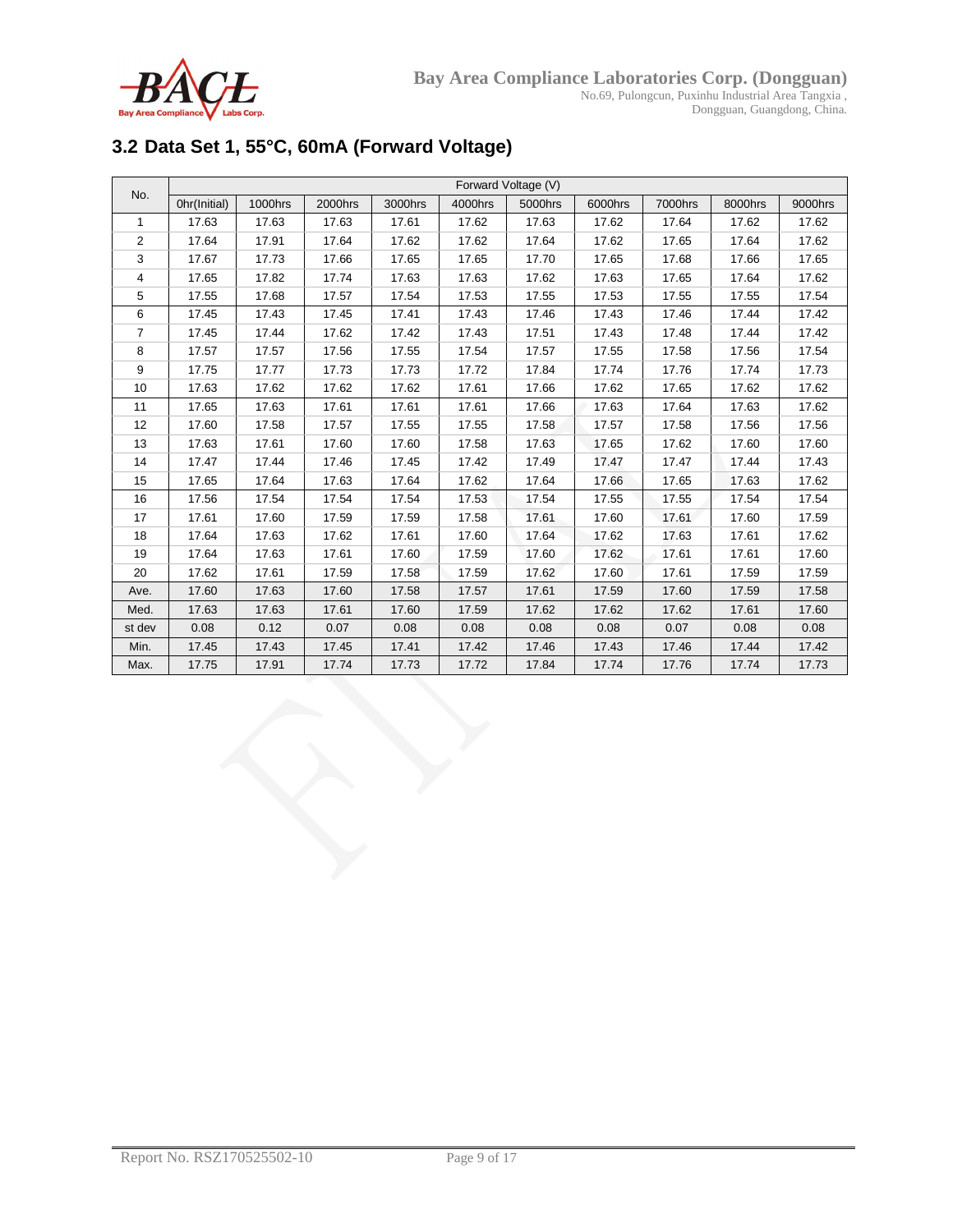

# **3.3 Data Set 1, 55°C, 60mA (Chromaticity Shift)**

| No.    | u'     | V'           | CCT(K) | Chromaticity Shift (Au'v') |         |         |         |         |         |         |         |         |
|--------|--------|--------------|--------|----------------------------|---------|---------|---------|---------|---------|---------|---------|---------|
|        |        | Ohr(Initial) |        | 1000hrs                    | 2000hrs | 3000hrs | 4000hrs | 5000hrs | 6000hrs | 7000hrs | 8000hrs | 9000hrs |
| 1      | 0.2564 | 0.5333       | 2804   | 0.0002                     | 0.0005  | 0.0008  | 0.0011  | 0.0012  | 0.0015  | 0.0018  | 0.0021  | 0.0024  |
| 2      | 0.2567 | 0.5332       | 2796   | 0.0001                     | 0.0003  | 0.0006  | 0.0009  | 0.0011  | 0.0015  | 0.0016  | 0.0019  | 0.0022  |
| 3      | 0.2599 | 0.5361       | 2719   | 0.0002                     | 0.0004  | 0.0006  | 0.0010  | 0.0011  | 0.0016  | 0.0017  | 0.0020  | 0.0023  |
| 4      | 0.2564 | 0.5323       | 2807   | 0.0001                     | 0.0004  | 0.0007  | 0.0010  | 0.0013  | 0.0015  | 0.0017  | 0.0021  | 0.0024  |
| 5      | 0.2597 | 0.5355       | 2724   | 0.0001                     | 0.0004  | 0.0007  | 0.0009  | 0.0011  | 0.0015  | 0.0017  | 0.0020  | 0.0021  |
| 6      | 0.2567 | 0.5321       | 2801   | 0.0001                     | 0.0004  | 0.0008  | 0.0010  | 0.0012  | 0.0015  | 0.0016  | 0.0021  | 0.0023  |
| 7      | 0.2591 | 0.5336       | 2745   | 0.0001                     | 0.0004  | 0.0006  | 0.0009  | 0.0010  | 0.0014  | 0.0016  | 0.0019  | 0.0022  |
| 8      | 0.2565 | 0.5338       | 2799   | 0.0002                     | 0.0005  | 0.0008  | 0.0011  | 0.0013  | 0.0015  | 0.0017  | 0.0021  | 0.0024  |
| 9      | 0.2575 | 0.5326       | 2783   | 0.0002                     | 0.0004  | 0.0007  | 0.0009  | 0.0012  | 0.0014  | 0.0017  | 0.0019  | 0.0022  |
| 10     | 0.2571 | 0.5334       | 2788   | 0.0002                     | 0.0005  | 0.0009  | 0.0011  | 0.0013  | 0.0016  | 0.0018  | 0.0022  | 0.0024  |
| 11     | 0.2598 | 0.5333       | 2731   | 0.0001                     | 0.0004  | 0.0007  | 0.0009  | 0.0011  | 0.0014  | 0.0016  | 0.0019  | 0.0021  |
| 12     | 0.2587 | 0.5345       | 2749   | 0.0001                     | 0.0004  | 0.0007  | 0.0010  | 0.0012  | 0.0015  | 0.0016  | 0.0020  | 0.0022  |
| 13     | 0.2568 | 0.5334       | 2793   | 0.0001                     | 0.0005  | 0.0007  | 0.0010  | 0.0013  | 0.0015  | 0.0017  | 0.0020  | 0.0024  |
| 14     | 0.2566 | 0.5318       | 2805   | 0.0001                     | 0.0005  | 0.0007  | 0.0010  | 0.0012  | 0.0015  | 0.0016  | 0.0021  | 0.0023  |
| 15     | 0.2571 | 0.5330       | 2789   | 0.0001                     | 0.0004  | 0.0007  | 0.0010  | 0.0012  | 0.0016  | 0.0017  | 0.0021  | 0.0023  |
| 16     | 0.2593 | 0.5354       | 2734   | 0.0002                     | 0.0004  | 0.0008  | 0.0011  | 0.0012  | 0.0015  | 0.0017  | 0.0020  | 0.0023  |
| 17     | 0.2582 | 0.5335       | 2765   | 0.0002                     | 0.0004  | 0.0006  | 0.0009  | 0.0013  | 0.0015  | 0.0016  | 0.0020  | 0.0022  |
| 18     | 0.2581 | 0.5350       | 2759   | 0.0001                     | 0.0004  | 0.0007  | 0.0009  | 0.0012  | 0.0014  | 0.0016  | 0.0019  | 0.0022  |
| 19     | 0.2580 | 0.5323       | 2774   | 0.0001                     | 0.0004  | 0.0008  | 0.0010  | 0.0013  | 0.0015  | 0.0017  | 0.0020  | 0.0023  |
| 20     | 0.2588 | 0.5344       | 2747   | 0.0001                     | 0.0004  | 0.0007  | 0.0010  | 0.0012  | 0.0015  | 0.0016  | 0.0020  | 0.0022  |
| Ave.   | 0.2579 | 0.5336       | 2771   | 0.0001                     | 0.0004  | 0.0007  | 0.0010  | 0.0012  | 0.0015  | 0.0017  | 0.0020  | 0.0023  |
| Med.   | 0.2578 | 0.5334       | 2779   | 0.0001                     | 0.0004  | 0.0007  | 0.0010  | 0.0012  | 0.0015  | 0.0017  | 0.0020  | 0.0023  |
| st dev | 0.0012 | 0.0012       | 30     | 0.0000                     | 0.0001  | 0.0001  | 0.0001  | 0.0001  | 0.0001  | 0.0001  | 0.0001  | 0.0001  |
| Min.   | 0.2564 | 0.5318       | 2719   | 0.0001                     | 0.0003  | 0.0006  | 0.0009  | 0.0010  | 0.0014  | 0.0016  | 0.0019  | 0.0021  |
| Max.   | 0.2599 | 0.5361       | 2807   | 0.0002                     | 0.0005  | 0.0009  | 0.0011  | 0.0013  | 0.0016  | 0.0018  | 0.0022  | 0.0024  |

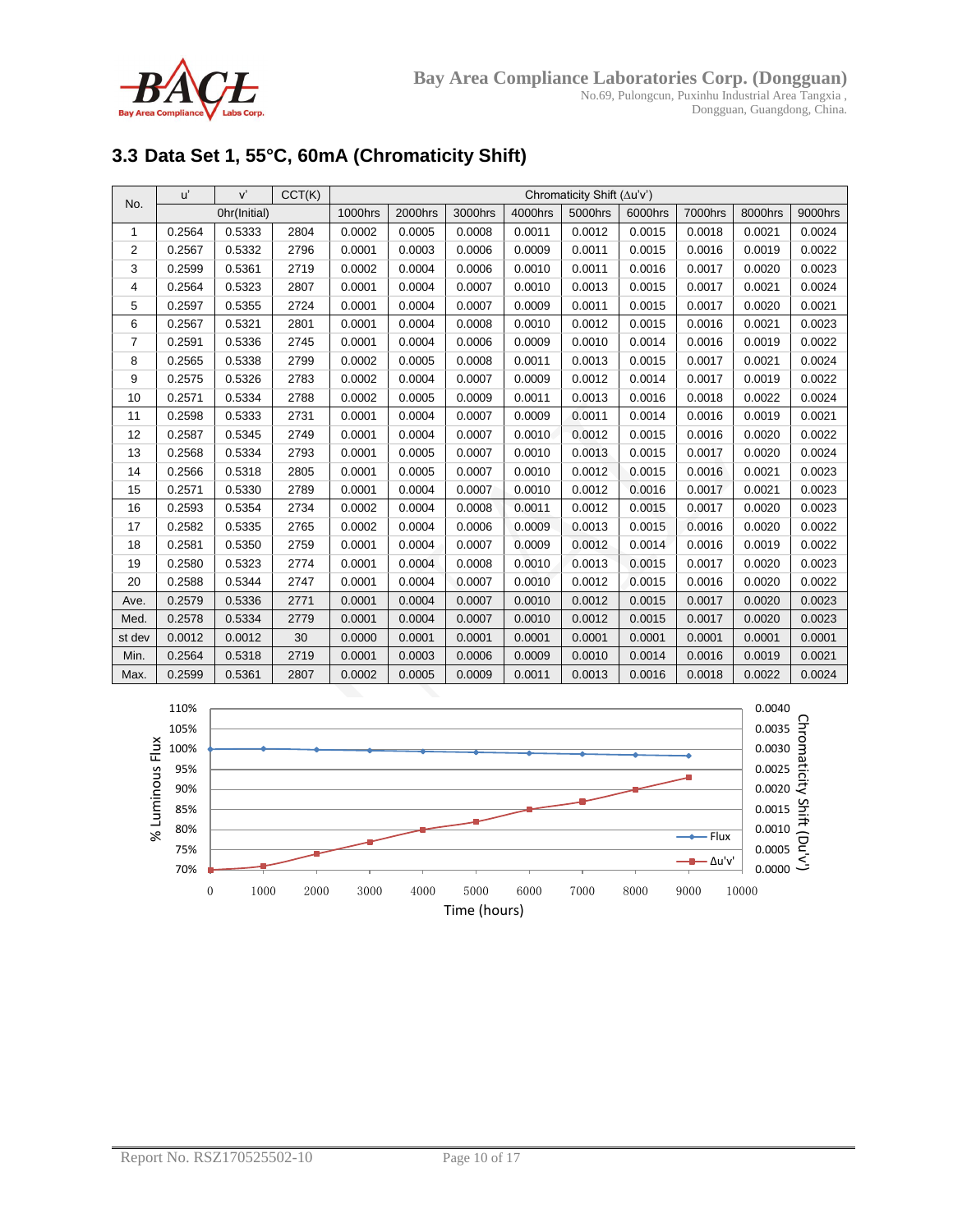

# **3.4 Data Set 2, 85°C, 60mA (Lumen Maintenance)**

| No.    | $\Phi$ (Im)  |         |         |         |         | Lumen Maintenance (%) |         |         |         |         |
|--------|--------------|---------|---------|---------|---------|-----------------------|---------|---------|---------|---------|
|        | Ohr(Initial) | 1000hrs | 2000hrs | 3000hrs | 4000hrs | 5000hrs               | 6000hrs | 7000hrs | 8000hrs | 9000hrs |
| 21     | 129.5        | 99.85   | 99.61   | 99.23   | 98.92   | 98.69                 | 98.38   | 98.15   | 97.99   | 97.76   |
| 22     | 130.2        | 99.92   | 99.54   | 99.23   | 99.08   | 98.77                 | 98.39   | 98.23   | 98.00   | 97.85   |
| 23     | 131.4        | 100.23  | 99.92   | 99.77   | 99.47   | 99.16                 | 98.93   | 98.63   | 98.33   | 97.95   |
| 24     | 130.1        | 100.08  | 99.85   | 99.54   | 99.39   | 99.15                 | 98.85   | 98.62   | 98.31   | 98.00   |
| 25     | 131.2        | 99.92   | 99.77   | 99.47   | 99.09   | 99.01                 | 98.78   | 98.40   | 98.25   | 98.02   |
| 26     | 129.4        | 99.92   | 99.61   | 99.46   | 99.23   | 99.07                 | 98.84   | 98.53   | 98.30   | 98.07   |
| 27     | 130.5        | 99.92   | 99.54   | 99.39   | 99.16   | 98.77                 | 98.47   | 98.16   | 97.85   | 97.55   |
| 28     | 128.7        | 99.92   | 99.69   | 99.46   | 99.22   | 98.83                 | 98.45   | 98.21   | 97.98   | 97.75   |
| 29     | 127.1        | 99.84   | 99.61   | 99.29   | 99.13   | 98.82                 | 98.58   | 98.51   | 98.19   | 97.80   |
| 30     | 127.3        | 99.92   | 99.69   | 99.29   | 98.98   | 98.74                 | 98.66   | 98.43   | 98.27   | 97.88   |
| 31     | 129.1        | 99.77   | 99.54   | 99.23   | 98.84   | 98.53                 | 98.37   | 98.30   | 98.14   | 97.99   |
| 32     | 129.0        | 99.92   | 99.77   | 99.46   | 99.22   | 98.91                 | 98.68   | 98.45   | 98.14   | 97.83   |
| 33     | 128.9        | 100.08  | 99.84   | 99.61   | 99.22   | 98.99                 | 98.76   | 98.45   | 98.06   | 97.83   |
| 34     | 129.8        | 99.85   | 99.69   | 99.54   | 99.23   | 99.00                 | 98.69   | 98.46   | 98.15   | 97.84   |
| 35     | 127.5        | 99.84   | 99.76   | 99.45   | 99.22   | 99.06                 | 98.67   | 98.51   | 98.12   | 97.73   |
| 36     | 128.3        | 99.84   | 99.77   | 99.45   | 99.22   | 98.99                 | 98.75   | 98.44   | 98.13   | 98.05   |
| 37     | 129.9        | 99.77   | 99.46   | 99.31   | 99.15   | 98.92                 | 98.61   | 98.31   | 98.08   | 97.92   |
| 38     | 131.0        | 99.69   | 99.47   | 99.16   | 98.85   | 98.70                 | 98.47   | 98.24   | 98.02   | 97.71   |
| 39     | 129.8        | 99.69   | 99.46   | 99.31   | 98.92   | 98.61                 | 98.54   | 98.23   | 98.07   | 97.92   |
| 40     | 129.9        | 99.85   | 99.46   | 99.38   | 99.15   | 98.85                 | 98.61   | 98.38   | 98.15   | 97.92   |
| Ave.   | 129.4        | 99.89   | 99.65   | 99.40   | 99.13   | 98.88                 | 98.62   | 98.38   | 98.13   | 97.87   |
| Med.   | 129.7        | 99.88   | 99.65   | 99.42   | 99.16   | 98.88                 | 98.64   | 98.41   | 98.13   | 97.86   |
| st dev | 1.2          | 0.1280  | 0.1441  | 0.1501  | 0.1651  | 0.1769                | 0.1672  | 0.1455  | 0.1247  | 0.1309  |
| Min.   | 127.1        | 99.69   | 99.46   | 99.16   | 98.84   | 98.53                 | 98.37   | 98.15   | 97.85   | 97.55   |
| Max.   | 131.4        | 100.23  | 99.92   | 99.77   | 99.47   | 99.16                 | 98.93   | 98.63   | 98.33   | 98.07   |

### TM-21 Projection:

| <b>Test Duration:</b> 9,000 hours |               |
|-----------------------------------|---------------|
| <b>Failures Observed:</b>         | 0             |
| α:                                | 2.550E-06     |
| β:                                | 1.001         |
| Reported $L_{70}$ :               | >54,000 hours |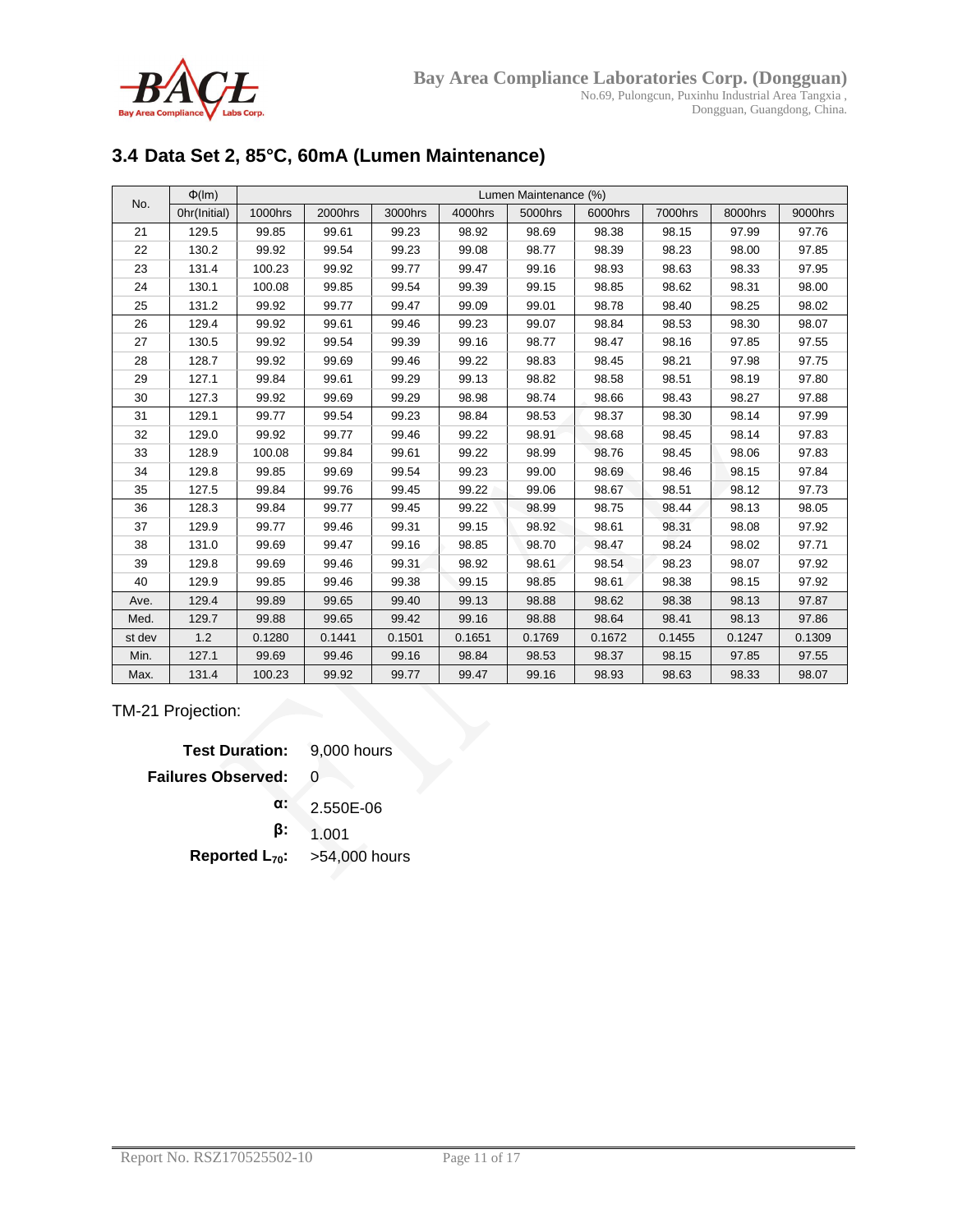

# **3.5 Data Set 2, 85°C, 60mA (Forward Voltage)**

| No.    | Forward Voltage (V) |         |         |         |         |         |         |         |         |         |  |  |
|--------|---------------------|---------|---------|---------|---------|---------|---------|---------|---------|---------|--|--|
|        | Ohr(Initial)        | 1000hrs | 2000hrs | 3000hrs | 4000hrs | 5000hrs | 6000hrs | 7000hrs | 8000hrs | 9000hrs |  |  |
| 21     | 17.59               | 17.60   | 17.59   | 17.57   | 17.57   | 17.59   | 17.58   | 17.58   | 17.59   | 17.60   |  |  |
| 22     | 17.59               | 17.59   | 17.65   | 17.57   | 17.56   | 17.58   | 17.59   | 17.58   | 17.58   | 17.57   |  |  |
| 23     | 17.46               | 17.49   | 17.45   | 17.43   | 17.43   | 17.45   | 17.45   | 17.45   | 17.46   | 17.44   |  |  |
| 24     | 17.51               | 17.56   | 17.49   | 17.49   | 17.48   | 17.50   | 17.51   | 17.49   | 17.52   | 17.49   |  |  |
| 25     | 17.49               | 17.50   | 17.45   | 17.46   | 17.44   | 17.50   | 17.46   | 17.46   | 17.47   | 17.46   |  |  |
| 26     | 17.68               | 17.70   | 17.67   | 17.65   | 17.64   | 17.67   | 17.66   | 17.66   | 17.67   | 17.64   |  |  |
| 27     | 17.43               | 17.48   | 17.44   | 17.43   | 17.41   | 17.45   | 17.43   | 17.42   | 17.44   | 17.41   |  |  |
| 28     | 17.65               | 17.70   | 17.64   | 17.65   | 17.62   | 17.64   | 17.64   | 17.63   | 17.66   | 17.64   |  |  |
| 29     | 17.61               | 17.63   | 17.60   | 17.60   | 17.59   | 17.62   | 17.62   | 17.60   | 17.61   | 17.61   |  |  |
| 30     | 17.65               | 17.68   | 17.65   | 17.68   | 17.64   | 17.64   | 17.67   | 17.64   | 17.65   | 17.63   |  |  |
| 31     | 17.64               | 17.70   | 17.63   | 17.64   | 17.62   | 17.63   | 17.65   | 17.63   | 17.64   | 17.63   |  |  |
| 32     | 17.68               | 17.70   | 17.66   | 17.70   | 17.65   | 17.66   | 17.67   | 17.67   | 17.68   | 17.66   |  |  |
| 33     | 17.57               | 17.59   | 17.63   | 17.56   | 17.56   | 17.56   | 17.56   | 17.56   | 17.57   | 17.57   |  |  |
| 34     | 17.54               | 17.55   | 17.56   | 17.54   | 17.53   | 17.53   | 17.60   | 17.53   | 17.54   | 17.55   |  |  |
| 35     | 17.61               | 17.62   | 17.69   | 17.60   | 17.59   | 17.60   | 17.60   | 17.62   | 17.61   | 17.65   |  |  |
| 36     | 17.65               | 17.66   | 17.65   | 17.67   | 17.64   | 17.65   | 17.65   | 17.66   | 17.65   | 17.65   |  |  |
| 37     | 17.66               | 17.67   | 17.67   | 17.67   | 17.63   | 17.65   | 17.65   | 17.66   | 17.65   | 17.64   |  |  |
| 38     | 17.56               | 17.55   | 17.52   | 17.54   | 17.51   | 17.53   | 17.54   | 17.54   | 17.54   | 17.52   |  |  |
| 39     | 17.49               | 17.47   | 17.49   | 17.45   | 17.43   | 17.46   | 17.49   | 17.46   | 17.46   | 17.44   |  |  |
| 40     | 17.63               | 17.62   | 17.60   | 17.58   | 17.57   | 17.60   | 17.60   | 17.59   | 17.60   | 17.59   |  |  |
| Ave.   | 17.58               | 17.60   | 17.59   | 17.57   | 17.56   | 17.58   | 17.58   | 17.57   | 17.58   | 17.57   |  |  |
| Med.   | 17.60               | 17.61   | 17.62   | 17.58   | 17.57   | 17.60   | 17.60   | 17.59   | 17.60   | 17.60   |  |  |
| st dev | 0.08                | 0.08    | 0.08    | 0.09    | 0.08    | 0.07    | 0.08    | 0.08    | 0.08    | 0.08    |  |  |
| Min.   | 17.43               | 17.47   | 17.44   | 17.43   | 17.41   | 17.45   | 17.43   | 17.42   | 17.44   | 17.41   |  |  |
| Max.   | 17.68               | 17.70   | 17.69   | 17.70   | 17.65   | 17.67   | 17.67   | 17.67   | 17.68   | 17.66   |  |  |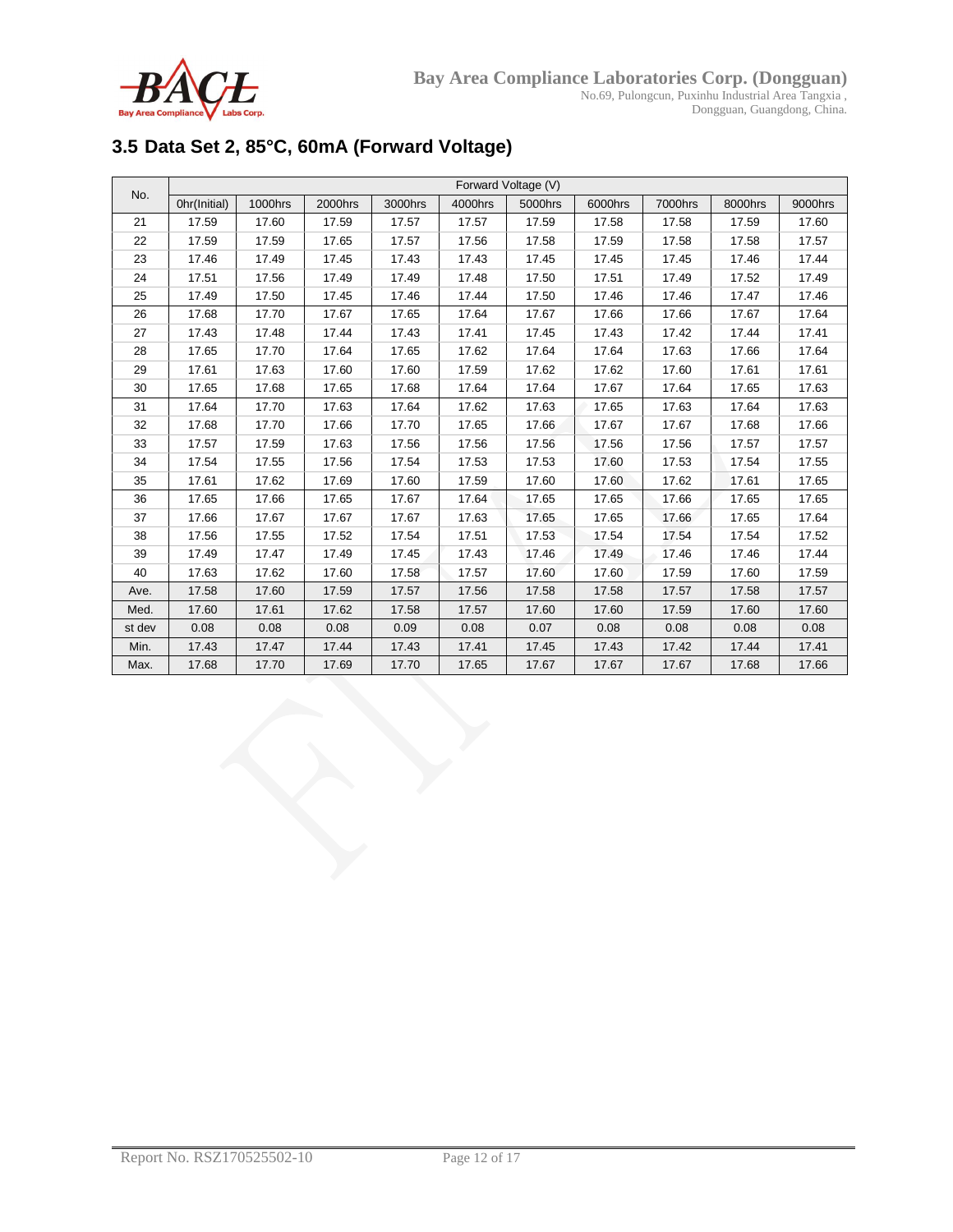

# **3.6 Data Set 2, 85°C, 60mA (Chromaticity Shift)**

| No.    | u'     | V'           | CCT(K) | Chromaticity Shift $(\Delta u'v')$ |         |         |         |         |         |         |         |         |
|--------|--------|--------------|--------|------------------------------------|---------|---------|---------|---------|---------|---------|---------|---------|
|        |        | Ohr(Initial) |        | 1000hrs                            | 2000hrs | 3000hrs | 4000hrs | 5000hrs | 6000hrs | 7000hrs | 8000hrs | 9000hrs |
| 21     | 0.2564 | 0.5321       | 2808   | 0.0003                             | 0.0006  | 0.0008  | 0.0011  | 0.0014  | 0.0017  | 0.0020  | 0.0023  | 0.0026  |
| 22     | 0.2577 | 0.5347       | 2769   | 0.0003                             | 0.0006  | 0.0009  | 0.0012  | 0.0015  | 0.0017  | 0.0019  | 0.0023  | 0.0026  |
| 23     | 0.2543 | 0.5318       | 2856   | 0.0002                             | 0.0006  | 0.0008  | 0.0011  | 0.0014  | 0.0016  | 0.0019  | 0.0022  | 0.0025  |
| 24     | 0.2601 | 0.5364       | 2713   | 0.0002                             | 0.0006  | 0.0008  | 0.0011  | 0.0014  | 0.0017  | 0.0018  | 0.0021  | 0.0025  |
| 25     | 0.2572 | 0.5322       | 2790   | 0.0002                             | 0.0006  | 0.0008  | 0.0011  | 0.0014  | 0.0016  | 0.0019  | 0.0022  | 0.0025  |
| 26     | 0.2574 | 0.5310       | 2791   | 0.0002                             | 0.0006  | 0.0009  | 0.0012  | 0.0014  | 0.0017  | 0.0020  | 0.0023  | 0.0026  |
| 27     | 0.2555 | 0.5323       | 2827   | 0.0002                             | 0.0005  | 0.0008  | 0.0011  | 0.0014  | 0.0016  | 0.0019  | 0.0021  | 0.0026  |
| 28     | 0.2564 | 0.5320       | 2809   | 0.0004                             | 0.0006  | 0.0008  | 0.0011  | 0.0014  | 0.0017  | 0.0020  | 0.0023  | 0.0026  |
| 29     | 0.2599 | 0.5341       | 2726   | 0.0004                             | 0.0006  | 0.0008  | 0.0011  | 0.0014  | 0.0016  | 0.0019  | 0.0022  | 0.0026  |
| 30     | 0.2603 | 0.5340       | 2719   | 0.0003                             | 0.0006  | 0.0008  | 0.0011  | 0.0014  | 0.0016  | 0.0018  | 0.0021  | 0.0025  |
| 31     | 0.2582 | 0.5358       | 2755   | 0.0004                             | 0.0007  | 0.0008  | 0.0011  | 0.0015  | 0.0017  | 0.0019  | 0.0022  | 0.0025  |
| 32     | 0.2593 | 0.5337       | 2741   | 0.0004                             | 0.0007  | 0.0008  | 0.0011  | 0.0014  | 0.0017  | 0.0019  | 0.0023  | 0.0025  |
| 33     | 0.2570 | 0.5327       | 2794   | 0.0004                             | 0.0008  | 0.0009  | 0.0012  | 0.0012  | 0.0017  | 0.0020  | 0.0023  | 0.0026  |
| 34     | 0.2583 | 0.5337       | 2760   | 0.0003                             | 0.0006  | 0.0008  | 0.0011  | 0.0014  | 0.0016  | 0.0019  | 0.0022  | 0.0025  |
| 35     | 0.2585 | 0.5316       | 2765   | 0.0004                             | 0.0006  | 0.0009  | 0.0011  | 0.0014  | 0.0016  | 0.0019  | 0.0022  | 0.0025  |
| 36     | 0.2578 | 0.5326       | 2776   | 0.0003                             | 0.0006  | 0.0008  | 0.0011  | 0.0014  | 0.0016  | 0.0018  | 0.0021  | 0.0025  |
| 37     | 0.2560 | 0.5323       | 2816   | 0.0004                             | 0.0006  | 0.0008  | 0.0011  | 0.0014  | 0.0016  | 0.0020  | 0.0022  | 0.0026  |
| 38     | 0.2571 | 0.5339       | 2785   | 0.0004                             | 0.0007  | 0.0009  | 0.0012  | 0.0015  | 0.0017  | 0.0019  | 0.0022  | 0.0025  |
| 39     | 0.2584 | 0.5329       | 2763   | 0.0004                             | 0.0007  | 0.0010  | 0.0012  | 0.0015  | 0.0017  | 0.0020  | 0.0024  | 0.0027  |
| 40     | 0.2579 | 0.5347       | 2764   | 0.0004                             | 0.0007  | 0.0009  | 0.0011  | 0.0014  | 0.0016  | 0.0019  | 0.0022  | 0.0026  |
| Ave.   | 0.2577 | 0.5332       | 2776   | 0.0003                             | 0.0006  | 0.0009  | 0.0011  | 0.0014  | 0.0017  | 0.0019  | 0.0022  | 0.0026  |
| Med.   | 0.2578 | 0.5328       | 2773   | 0.0003                             | 0.0006  | 0.0008  | 0.0011  | 0.0014  | 0.0016  | 0.0019  | 0.0022  | 0.0026  |
| st dev | 0.0015 | 0.0014       | 37     | 0.0001                             | 0.0001  | 0.0001  | 0.0000  | 0.0001  | 0.0001  | 0.0001  | 0.0001  | 0.0001  |
| Min.   | 0.2543 | 0.5310       | 2713   | 0.0002                             | 0.0005  | 0.0008  | 0.0011  | 0.0012  | 0.0016  | 0.0018  | 0.0021  | 0.0025  |
| Max.   | 0.2603 | 0.5364       | 2856   | 0.0004                             | 0.0008  | 0.0010  | 0.0012  | 0.0015  | 0.0017  | 0.0020  | 0.0024  | 0.0027  |

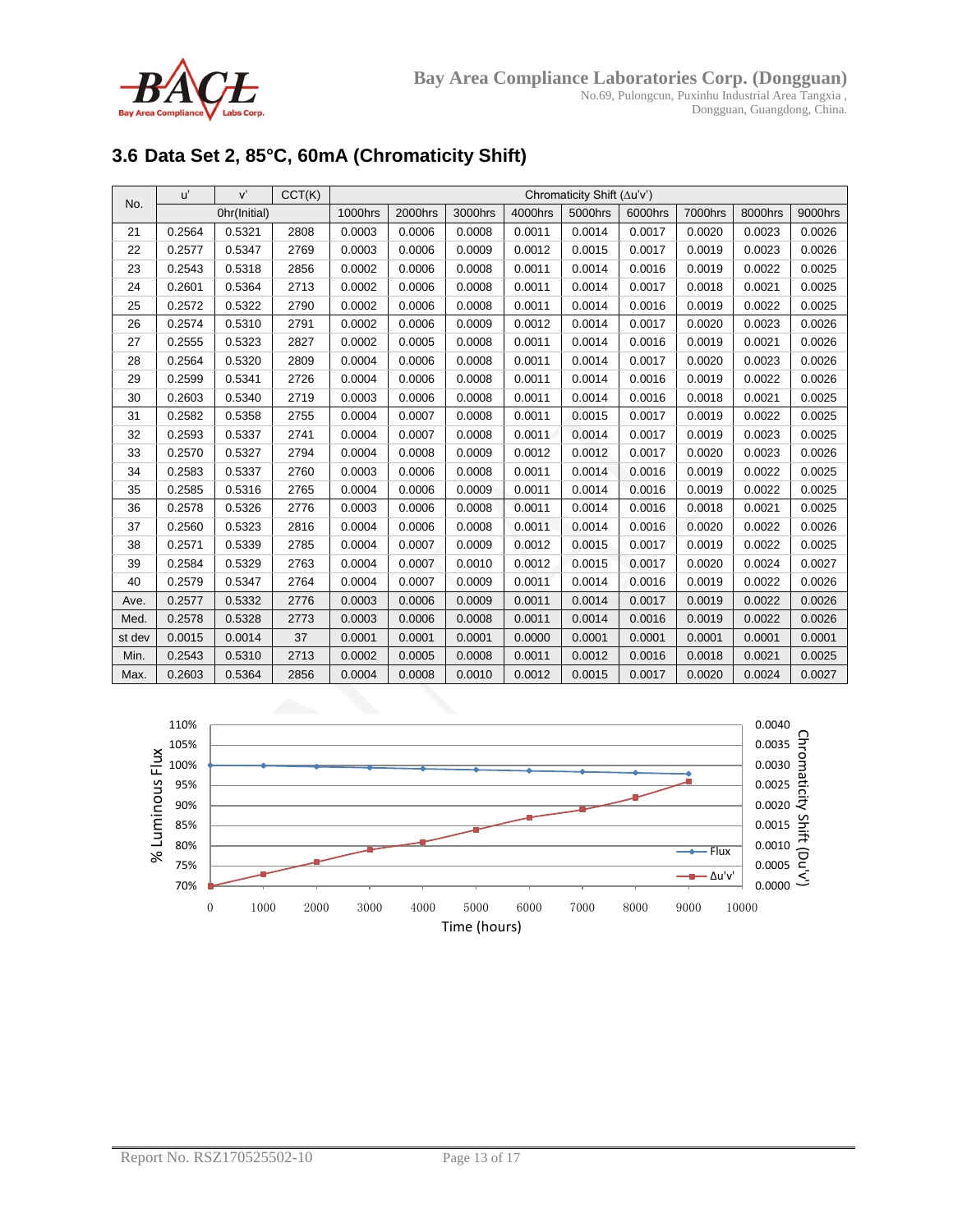

# **3.7 Data Set 3, 105°C, 60mA (Lumen Maintenance)**

| No.    | $\Phi$ (Im)  |         | Lumen Maintenance (%) |         |         |         |         |         |         |         |  |  |  |
|--------|--------------|---------|-----------------------|---------|---------|---------|---------|---------|---------|---------|--|--|--|
|        | Ohr(Initial) | 1000hrs | 2000hrs               | 3000hrs | 4000hrs | 5000hrs | 6000hrs | 7000hrs | 8000hrs | 9000hrs |  |  |  |
| 41     | 130.3        | 99.54   | 99.16                 | 98.77   | 98.47   | 98.16   | 98.00   | 97.62   | 97.24   | 96.93   |  |  |  |
| 42     | 129.1        | 99.69   | 99.46                 | 99.15   | 98.76   | 98.53   | 98.14   | 97.91   | 97.68   | 97.44   |  |  |  |
| 43     | 129.0        | 99.61   | 99.30                 | 99.07   | 98.84   | 98.53   | 98.22   | 97.75   | 97.44   | 97.13   |  |  |  |
| 44     | 129.4        | 99.54   | 99.23                 | 99.00   | 98.76   | 98.30   | 98.07   | 97.76   | 97.37   | 97.14   |  |  |  |
| 45     | 129.3        | 99.61   | 99.38                 | 98.92   | 98.61   | 98.38   | 98.07   | 97.76   | 97.45   | 97.14   |  |  |  |
| 46     | 131.0        | 99.62   | 99.31                 | 99.16   | 98.78   | 98.32   | 98.02   | 97.63   | 97.40   | 97.02   |  |  |  |
| 47     | 130.9        | 99.69   | 99.31                 | 98.93   | 98.47   | 98.24   | 98.09   | 97.86   | 97.63   | 97.33   |  |  |  |
| 48     | 128.7        | 99.77   | 99.53                 | 99.15   | 98.83   | 98.45   | 98.21   | 97.82   | 97.67   | 97.36   |  |  |  |
| 49     | 128.2        | 99.84   | 99.61                 | 99.38   | 99.06   | 98.75   | 98.44   | 98.28   | 97.89   | 97.50   |  |  |  |
| 50     | 127.6        | 99.76   | 99.53                 | 99.37   | 99.14   | 98.82   | 98.59   | 98.35   | 98.20   | 97.88   |  |  |  |
| 51     | 129.9        | 99.85   | 99.62                 | 99.46   | 99.15   | 98.77   | 98.54   | 98.31   | 98.08   | 97.92   |  |  |  |
| 52     | 128.6        | 99.77   | 99.61                 | 99.38   | 99.22   | 98.99   | 98.60   | 98.29   | 97.90   | 97.51   |  |  |  |
| 53     | 129.7        | 99.69   | 99.54                 | 99.15   | 98.92   | 98.69   | 98.38   | 98.15   | 97.92   | 97.69   |  |  |  |
| 54     | 129.4        | 99.85   | 99.61                 | 99.30   | 99.00   | 98.61   | 98.30   | 98.07   | 97.68   | 97.37   |  |  |  |
| 55     | 130.3        | 99.85   | 99.69                 | 99.46   | 99.23   | 98.93   | 98.77   | 98.39   | 98.08   | 97.77   |  |  |  |
| 56     | 128.1        | 99.77   | 99.53                 | 99.14   | 98.83   | 98.52   | 98.20   | 97.81   | 97.66   | 97.27   |  |  |  |
| 57     | 129.5        | 99.85   | 99.54                 | 99.23   | 98.76   | 98.61   | 98.38   | 98.07   | 97.76   | 97.45   |  |  |  |
| 58     | 130.8        | 99.77   | 99.39                 | 99.08   | 98.85   | 98.55   | 98.32   | 98.17   | 97.78   | 97.63   |  |  |  |
| 59     | 130.2        | 99.69   | 99.39                 | 98.92   | 98.62   | 98.16   | 97.85   | 97.54   | 97.39   | 97.08   |  |  |  |
| 60     | 128.6        | 99.53   | 99.14                 | 98.91   | 98.68   | 98.37   | 98.21   | 98.06   | 97.74   | 97.43   |  |  |  |
| Ave.   | 129.4        | 99.71   | 99.44                 | 99.15   | 98.85   | 98.53   | 98.27   | 97.98   | 97.70   | 97.40   |  |  |  |
| Med.   | 129.4        | 99.73   | 99.49                 | 99.15   | 98.83   | 98.53   | 98.21   | 97.98   | 97.68   | 97.40   |  |  |  |
| st dev | 1.0          | 0.1092  | 0.1624                | 0.2007  | 0.2287  | 0.2420  | 0.2348  | 0.2664  | 0.2632  | 0.2817  |  |  |  |
| Min.   | 127.6        | 99.53   | 99.14                 | 98.77   | 98.47   | 98.16   | 97.85   | 97.54   | 97.24   | 96.93   |  |  |  |
| Max.   | 131.0        | 99.85   | 99.69                 | 99.46   | 99.23   | 98.99   | 98.77   | 98.39   | 98.20   | 97.92   |  |  |  |

TM-21 Projection:

| <b>Test Duration:</b> 9,000 hours |               |
|-----------------------------------|---------------|
| <b>Failures Observed:</b>         | O             |
| α:                                | 2.921E-06     |
| ß:                                | 1.000         |
| Reported $L_{70}$ :               | >54,000 hours |
|                                   |               |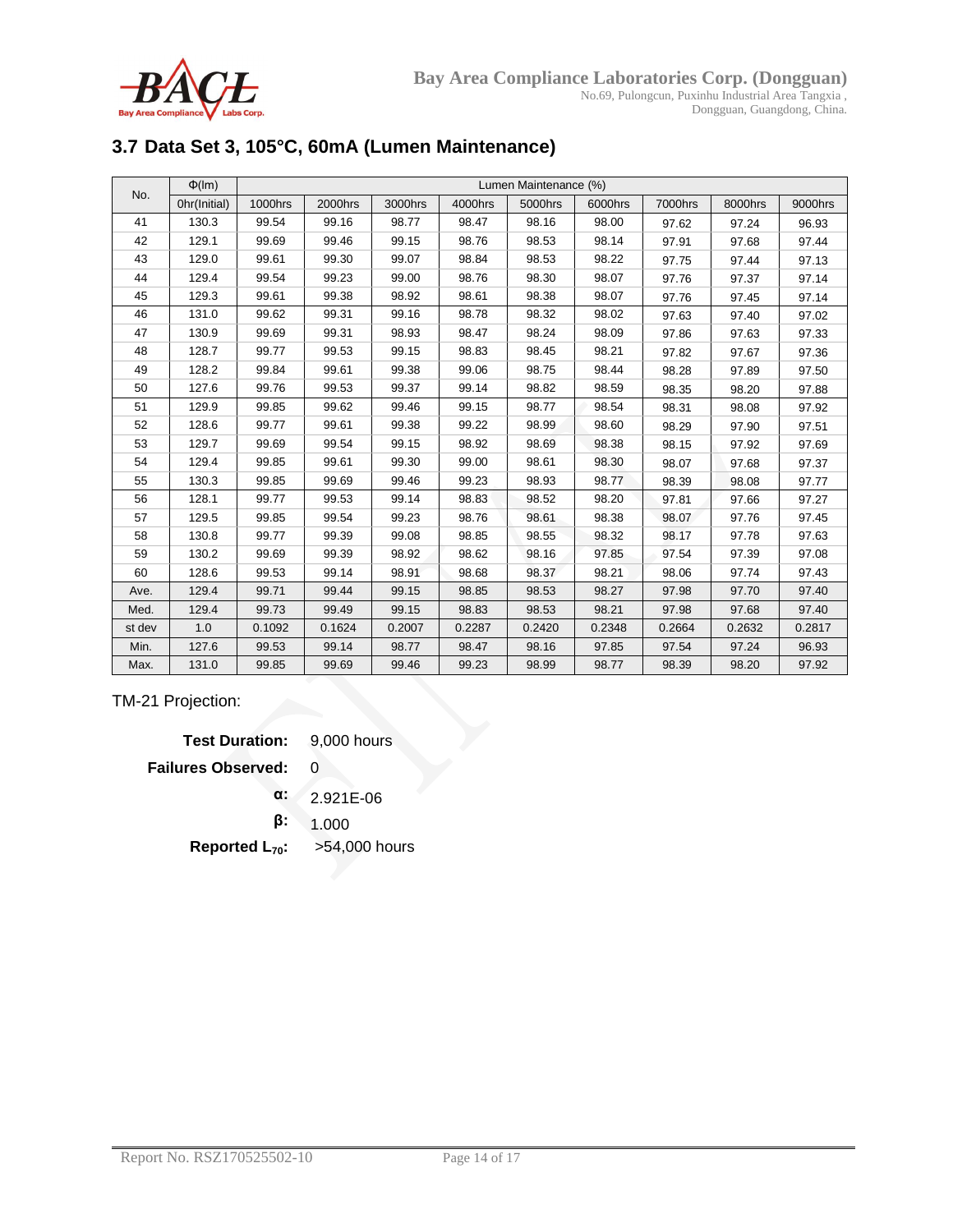

# **3.8 Data Set 3, 105°C, 60mA (Forward Voltage)**

| No.    | Forward Voltage (V) |         |         |         |         |         |         |         |         |         |  |  |
|--------|---------------------|---------|---------|---------|---------|---------|---------|---------|---------|---------|--|--|
|        | Ohr(Initial)        | 1000hrs | 2000hrs | 3000hrs | 4000hrs | 5000hrs | 6000hrs | 7000hrs | 8000hrs | 9000hrs |  |  |
| 41     | 17.69               | 17.69   | 17.66   | 17.65   | 17.65   | 17.69   | 17.68   | 17.67   | 17.67   | 17.66   |  |  |
| 42     | 17.69               | 17.69   | 17.67   | 17.67   | 17.65   | 17.80   | 17.69   | 17.66   | 17.67   | 17.66   |  |  |
| 43     | 17.57               | 17.57   | 17.55   | 17.58   | 17.54   | 17.58   | 17.56   | 17.55   | 17.56   | 17.56   |  |  |
| 44     | 17.55               | 17.53   | 17.53   | 17.54   | 17.50   | 17.53   | 17.52   | 17.53   | 17.55   | 17.52   |  |  |
| 45     | 17.52               | 17.52   | 17.52   | 17.49   | 17.48   | 17.51   | 17.50   | 17.51   | 17.50   | 17.53   |  |  |
| 46     | 17.46               | 17.47   | 17.43   | 17.43   | 17.42   | 17.44   | 17.44   | 17.45   | 17.43   | 17.44   |  |  |
| 47     | 17.66               | 17.66   | 17.61   | 17.62   | 17.60   | 17.62   | 17.62   | 17.62   | 17.62   | 17.61   |  |  |
| 48     | 17.59               | 17.60   | 17.55   | 17.54   | 17.54   | 17.60   | 17.56   | 17.56   | 17.56   | 17.61   |  |  |
| 49     | 17.64               | 17.72   | 17.60   | 17.60   | 17.59   | 17.63   | 17.64   | 17.61   | 17.61   | 17.61   |  |  |
| 50     | 17.61               | 17.60   | 17.56   | 17.56   | 17.57   | 17.59   | 17.58   | 17.57   | 17.58   | 17.57   |  |  |
| 51     | 17.47               | 17.50   | 17.45   | 17.44   | 17.43   | 17.47   | 17.46   | 17.45   | 17.47   | 17.44   |  |  |
| 52     | 17.58               | 17.93   | 17.55   | 17.56   | 17.54   | 17.58   | 17.57   | 17.56   | 17.57   | 17.55   |  |  |
| 53     | 17.56               | 17.67   | 17.53   | 17.53   | 17.52   | 17.56   | 17.55   | 17.54   | 17.55   | 17.55   |  |  |
| 54     | 17.64               | 17.64   | 17.60   | 17.60   | 17.60   | 17.65   | 17.64   | 17.62   | 17.63   | 17.60   |  |  |
| 55     | 17.56               | 17.55   | 17.54   | 17.53   | 17.52   | 17.58   | 17.54   | 17.53   | 17.53   | 17.53   |  |  |
| 56     | 17.59               | 17.60   | 17.60   | 17.57   | 17.56   | 17.59   | 17.59   | 17.57   | 17.58   | 17.57   |  |  |
| 57     | 17.57               | 17.57   | 17.56   | 17.53   | 17.55   | 17.57   | 17.56   | 17.55   | 17.56   | 17.55   |  |  |
| 58     | 17.62               | 17.63   | 17.62   | 17.60   | 17.59   | 17.62   | 17.61   | 17.61   | 17.61   | 17.59   |  |  |
| 59     | 17.55               | 17.54   | 17.53   | 17.52   | 17.52   | 17.54   | 17.54   | 17.53   | 17.54   | 17.53   |  |  |
| 60     | 17.66               | 17.67   | 17.63   | 17.63   | 17.64   | 17.65   | 17.66   | 17.65   | 17.64   | 17.63   |  |  |
| Ave.   | 17.59               | 17.62   | 17.56   | 17.56   | 17.55   | 17.59   | 17.58   | 17.57   | 17.57   | 17.57   |  |  |
| Med.   | 17.59               | 17.60   | 17.56   | 17.56   | 17.55   | 17.59   | 17.57   | 17.56   | 17.57   | 17.57   |  |  |
| st dev | 0.06                | 0.10    | 0.06    | 0.06    | 0.06    | 0.08    | 0.07    | 0.06    | 0.06    | 0.06    |  |  |
| Min.   | 17.46               | 17.47   | 17.43   | 17.43   | 17.42   | 17.44   | 17.44   | 17.45   | 17.43   | 17.44   |  |  |
| Max.   | 17.69               | 17.93   | 17.67   | 17.67   | 17.65   | 17.80   | 17.69   | 17.67   | 17.67   | 17.66   |  |  |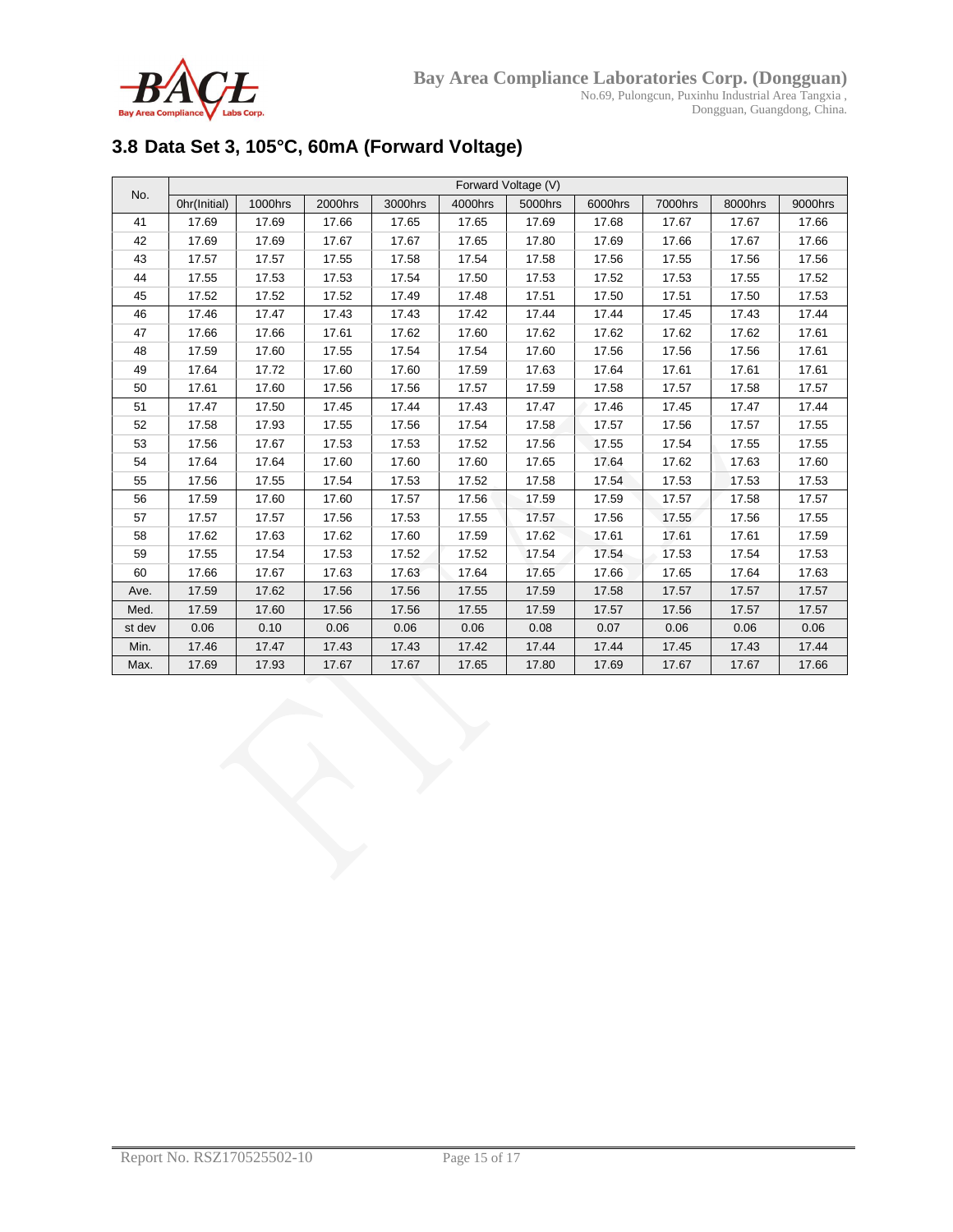

# **3.9 Data Set 3, 105°C, 60mA (Chromaticity Shift)**

| No.    | u'     | V'           | CCT(K) | Chromaticity Shift (Au'v') |         |         |         |         |         |         |         |         |
|--------|--------|--------------|--------|----------------------------|---------|---------|---------|---------|---------|---------|---------|---------|
|        |        | Ohr(Initial) |        | 1000hrs                    | 2000hrs | 3000hrs | 4000hrs | 5000hrs | 6000hrs | 7000hrs | 8000hrs | 9000hrs |
| 41     | 0.2582 | 0.5345       | 2759   | 0.0004                     | 0.0006  | 0.0010  | 0.0013  | 0.0015  | 0.0017  | 0.0021  | 0.0025  | 0.0028  |
| 42     | 0.2587 | 0.5349       | 2748   | 0.0005                     | 0.0010  | 0.0011  | 0.0013  | 0.0015  | 0.0017  | 0.0021  | 0.0025  | 0.0027  |
| 43     | 0.2571 | 0.5336       | 2787   | 0.0005                     | 0.0009  | 0.0011  | 0.0014  | 0.0016  | 0.0018  | 0.0022  | 0.0025  | 0.0028  |
| 44     | 0.2602 | 0.5359       | 2713   | 0.0004                     | 0.0009  | 0.0012  | 0.0014  | 0.0016  | 0.0018  | 0.0021  | 0.0024  | 0.0028  |
| 45     | 0.2582 | 0.5338       | 2762   | 0.0006                     | 0.0009  | 0.0012  | 0.0014  | 0.0016  | 0.0018  | 0.0022  | 0.0025  | 0.0028  |
| 46     | 0.2583 | 0.5337       | 2761   | 0.0006                     | 0.0009  | 0.0012  | 0.0014  | 0.0016  | 0.0019  | 0.0022  | 0.0025  | 0.0028  |
| 47     | 0.2567 | 0.5332       | 2796   | 0.0005                     | 0.0009  | 0.0011  | 0.0014  | 0.0016  | 0.0018  | 0.0022  | 0.0025  | 0.0028  |
| 48     | 0.2585 | 0.5321       | 2763   | 0.0006                     | 0.0009  | 0.0012  | 0.0014  | 0.0016  | 0.0019  | 0.0022  | 0.0025  | 0.0029  |
| 49     | 0.2581 | 0.5335       | 2766   | 0.0006                     | 0.0009  | 0.0012  | 0.0014  | 0.0017  | 0.0019  | 0.0023  | 0.0026  | 0.0028  |
| 50     | 0.2560 | 0.5306       | 2824   | 0.0005                     | 0.0009  | 0.0011  | 0.0014  | 0.0016  | 0.0019  | 0.0022  | 0.0025  | 0.0028  |
| 51     | 0.2589 | 0.5341       | 2747   | 0.0005                     | 0.0009  | 0.0011  | 0.0013  | 0.0016  | 0.0018  | 0.0021  | 0.0024  | 0.0027  |
| 52     | 0.2586 | 0.5334       | 2756   | 0.0005                     | 0.0009  | 0.0011  | 0.0014  | 0.0016  | 0.0018  | 0.0021  | 0.0025  | 0.0028  |
| 53     | 0.2589 | 0.5345       | 2746   | 0.0006                     | 0.0009  | 0.0011  | 0.0014  | 0.0016  | 0.0019  | 0.0022  | 0.0025  | 0.0028  |
| 54     | 0.2598 | 0.5349       | 2726   | 0.0006                     | 0.0009  | 0.0011  | 0.0014  | 0.0016  | 0.0018  | 0.0021  | 0.0025  | 0.0027  |
| 55     | 0.2582 | 0.5320       | 2770   | 0.0005                     | 0.0009  | 0.0012  | 0.0015  | 0.0016  | 0.0020  | 0.0023  | 0.0026  | 0.0028  |
| 56     | 0.2575 | 0.5313       | 2789   | 0.0005                     | 0.0009  | 0.0012  | 0.0014  | 0.0016  | 0.0020  | 0.0023  | 0.0026  | 0.0029  |
| 57     | 0.2570 | 0.5333       | 2790   | 0.0005                     | 0.0009  | 0.0011  | 0.0014  | 0.0016  | 0.0018  | 0.0021  | 0.0025  | 0.0028  |
| 58     | 0.2584 | 0.5337       | 2758   | 0.0005                     | 0.0009  | 0.0011  | 0.0013  | 0.0016  | 0.0018  | 0.0021  | 0.0025  | 0.0028  |
| 59     | 0.2573 | 0.5326       | 2787   | 0.0005                     | 0.0008  | 0.0011  | 0.0014  | 0.0016  | 0.0019  | 0.0021  | 0.0025  | 0.0028  |
| 60     | 0.2572 | 0.5320       | 2792   | 0.0005                     | 0.0009  | 0.0011  | 0.0014  | 0.0016  | 0.0019  | 0.0022  | 0.0025  | 0.0028  |
| Ave.   | 0.2581 | 0.5334       | 2767   | 0.0005                     | 0.0009  | 0.0011  | 0.0014  | 0.0016  | 0.0019  | 0.0022  | 0.0025  | 0.0028  |
| Med.   | 0.2582 | 0.5336       | 2763   | 0.0005                     | 0.0009  | 0.0011  | 0.0014  | 0.0016  | 0.0018  | 0.0022  | 0.0025  | 0.0028  |
| st dev | 0.0010 | 0.0013       | 26     | 0.0000                     | 0.0001  | 0.0001  | 0.0001  | 0.0000  | 0.0001  | 0.0001  | 0.0001  | 0.0001  |
| Min.   | 0.2560 | 0.5306       | 2713   | 0.0004                     | 0.0006  | 0.0010  | 0.0013  | 0.0015  | 0.0017  | 0.0021  | 0.0024  | 0.0027  |
| Max.   | 0.2602 | 0.5359       | 2824   | 0.0006                     | 0.0010  | 0.0012  | 0.0015  | 0.0017  | 0.0020  | 0.0023  | 0.0026  | 0.0029  |